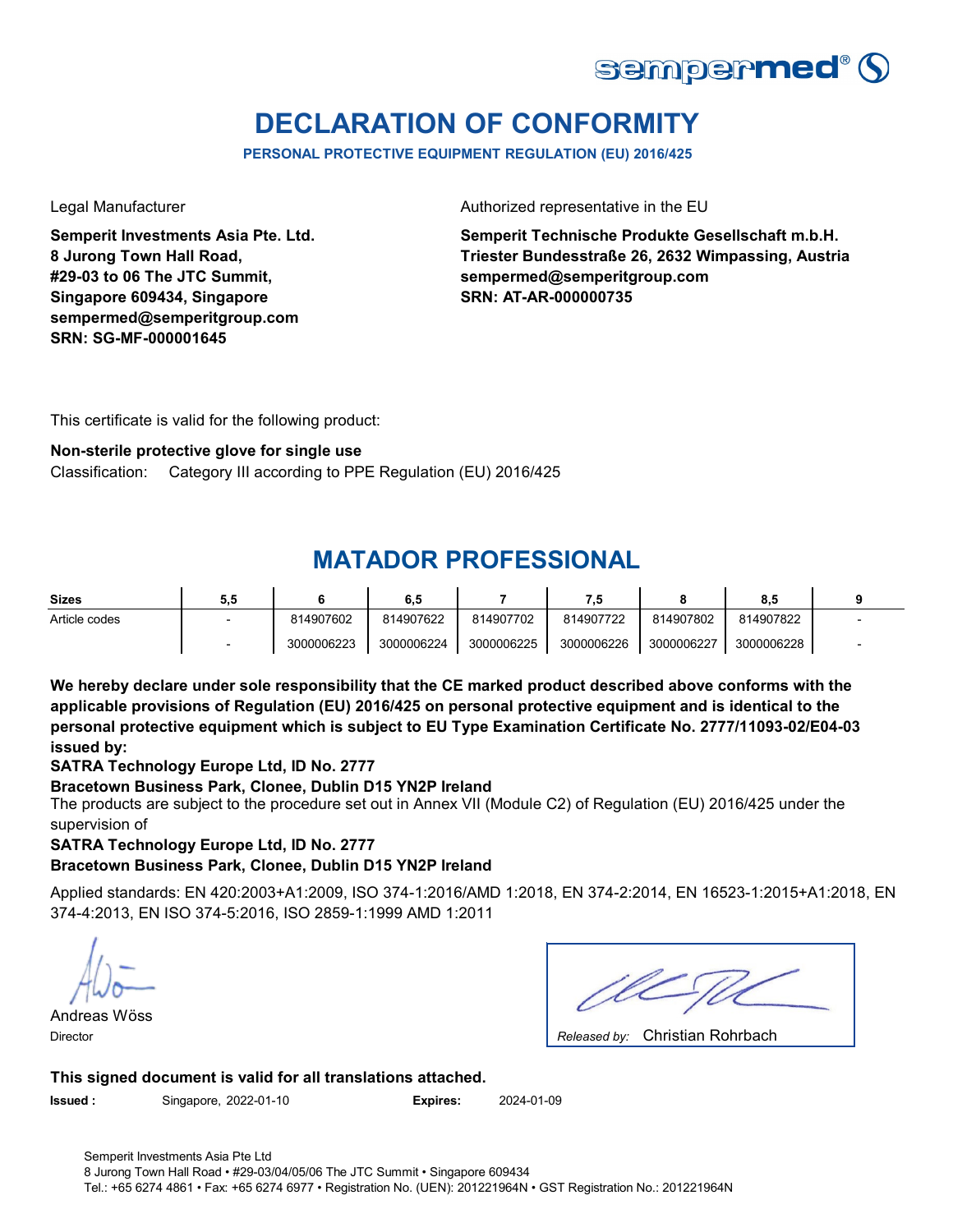

# **KONFORMITÄTSERKLÄRUNG**

VERORDNUNG (EU) 2016/425 FÜR PERSÖNLICHE SCHUTZAUSRÜSTUNG

**Semperit Investments Asia Pte. Ltd. 8 Jurong Town Hall Road, #29-03 to 06 The JTC Summit, Singapore 609434, Singapore sempermed@semperitgroup.com SRN: SG-MF-000001645**

Hersteller EU-Bevollmächtigter

**Semperit Technische Produkte Gesellschaft m.b.H. Triester Bundesstraße 26, 2632 Wimpassing, Austria sempermed@semperitgroup.com SRN: AT-AR-000000735**

Dieses Zertifikat ist gültig für die folgenden Produkte:

**Nicht-steriler Schutzhandschuh für den Einmalgebrauch** Klassifizierung: Kategorie III gemäß PSA Verordnung (EU) 2016/425

## **MATADOR PROFESSIONAL**

| Größen         | 5,5 |            | 6,5        |            | 7,5        |            | 8.5        |  |
|----------------|-----|------------|------------|------------|------------|------------|------------|--|
| Artikelnummern |     | 814907602  | 814907622  | 814907702  | 814907722  | 814907802  | 814907822  |  |
|                |     | 3000006223 | 3000006224 | 3000006225 | 3000006226 | 3000006227 | 3000006228 |  |

**Wir bestätigen hiermit unter alleiniger Verantwortung, dass die oben genannten CE gekennzeichneten Produkte mit den maßgeblichen Bestimmungen der Verordnung (EU) 2016/425 für Persönliche Schutzausrüstung übereinstimmen und Gegenstand sind der EU-Baumusterprüfbescheinigung Nr. 2777/11093-02/E04-03 ausgestellt durch:**

**SATRA Technology Europe Ltd, ID No. 2777**

**Bracetown Business Park, Clonee, Dublin D15 YN2P Ireland**

Die Produkte sind Gegenstand der Verfahren gemäß Annex VII (Module C2) der Verordnung unter Aufsicht von **SATRA Technology Europe Ltd, ID No. 2777**

**Bracetown Business Park, Clonee, Dublin D15 YN2P Ireland**

Angewandte Normen: EN 420:2003+A1:2009, ISO 374-1:2016/AMD 1:2018, EN 374-2:2014, EN 16523-1:2015+A1:2018, EN 374-4:2013, EN ISO 374-5:2016, ISO 2859-1:1999 AMD 1:2011

| Ausgestellt am: |  |
|-----------------|--|
|-----------------|--|

**Singapore, 2022-01-10** 

Gültig bis: 2024-01-09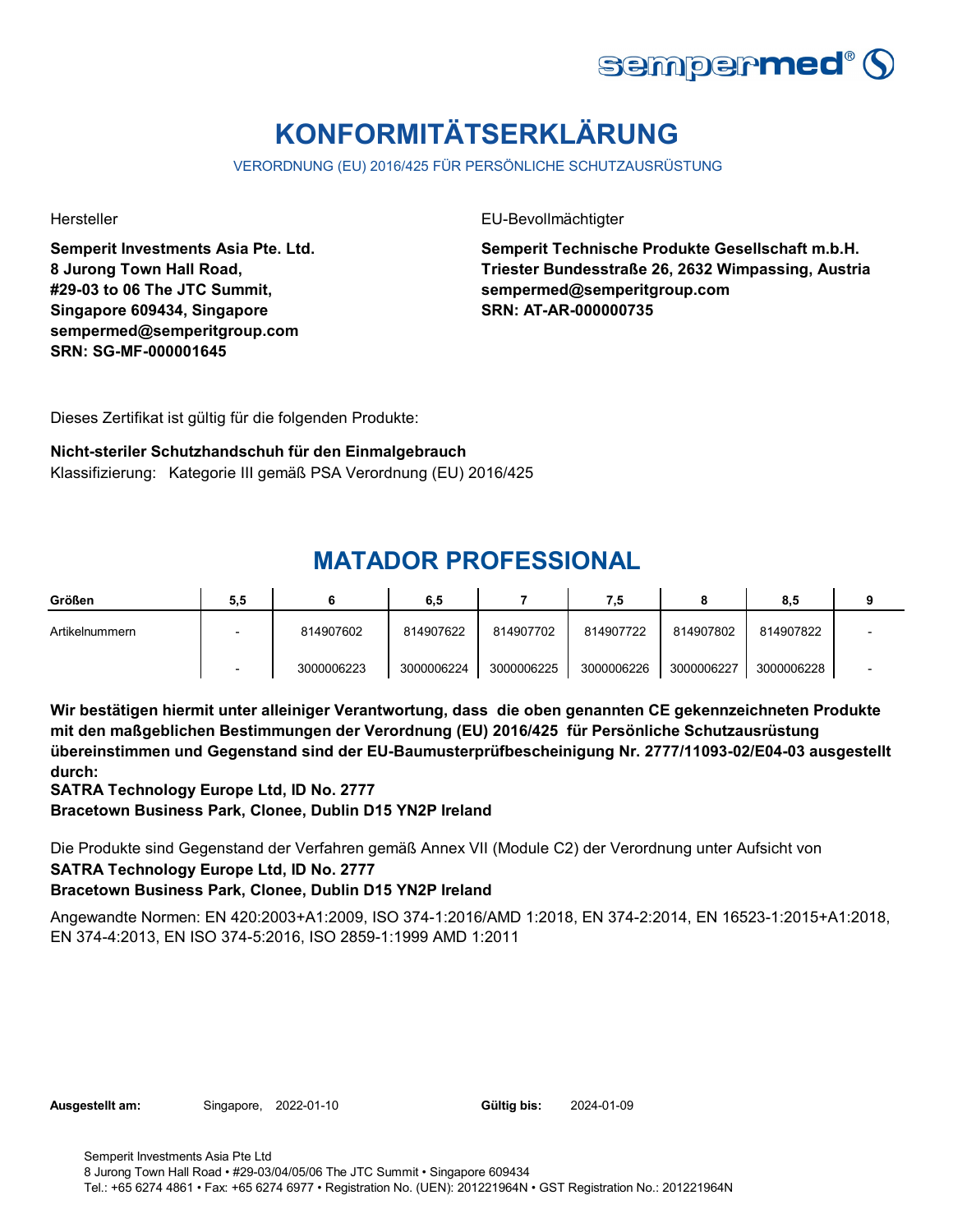

# **DÉCLARATION DE CONFORMITÉ**

RÈGLEMENT (UE) 2016/425 POUR L'ÉQUIPEMENT DE PROTECTION INDIVIDUELLE

**Semperit Investments Asia Pte. Ltd. 8 Jurong Town Hall Road, #29-03 to 06 The JTC Summit, Singapore 609434, Singapore sempermed@semperitgroup.com SRN: SG-MF-000001645**

Fabricant **Représentant UE** 

**Semperit Technische Produkte Gesellschaft m.b.H. Triester Bundesstraße 26, 2632 Wimpassing, Austria sempermed@semperitgroup.com SRN: AT-AR-000000735**

Ce certificat est valable pour les produits suivants :

#### **Gant de protection non-stérile à usage unique**

Classification : Catégorie III selon la règlement EPI (UE) 2016/425

## **MATADOR PROFESSIONAL**

| Tailles           | 5,5 |            | 6,5        |            | 7,5        |            | 8,5        |  |
|-------------------|-----|------------|------------|------------|------------|------------|------------|--|
| Numéros d'article |     | 814907602  | 814907622  | 814907702  | 814907722  | 814907802  | 814907822  |  |
|                   |     | 3000006223 | 3000006224 | 3000006225 | 3000006226 | 3000006227 | 3000006228 |  |

**Par la présente, nous déclarons sous notre propre responsabilité que les produits portant le symbole CE mentionnés ci-dessus sont conformes aux dispositions essentielles de la règlement (UE) 2016/425 concernant l'équipement de protection individuelle sont identiques à l'équipement de protection individuelle faisant l'objet du certificat d'examen de type UE numéro 2777/11093-02/E04-03 délivré par:**

### **SATRA Technology Europe Ltd, ID No. 2777 Bracetown Business Park, Clonee, Dublin D15 YN2P Ireland**

Les produits sont soumis aux procédures visées dans l'annexe VII (Module C2) de la règlement sous la surveillance de **SATRA Technology Europe Ltd, ID No. 2777**

### **Bracetown Business Park, Clonee, Dublin D15 YN2P Ireland**

Normes appliquées : EN 420:2003+A1:2009, ISO 374-1:2016/AMD 1:2018, EN 374-2:2014, EN 16523-1:2015+A1:2018, EN 374-4:2013, EN ISO 374-5:2016, ISO 2859-1:1999 AMD 1:2011

|  | <b>Délivré le : Singapore,</b> |
|--|--------------------------------|
|--|--------------------------------|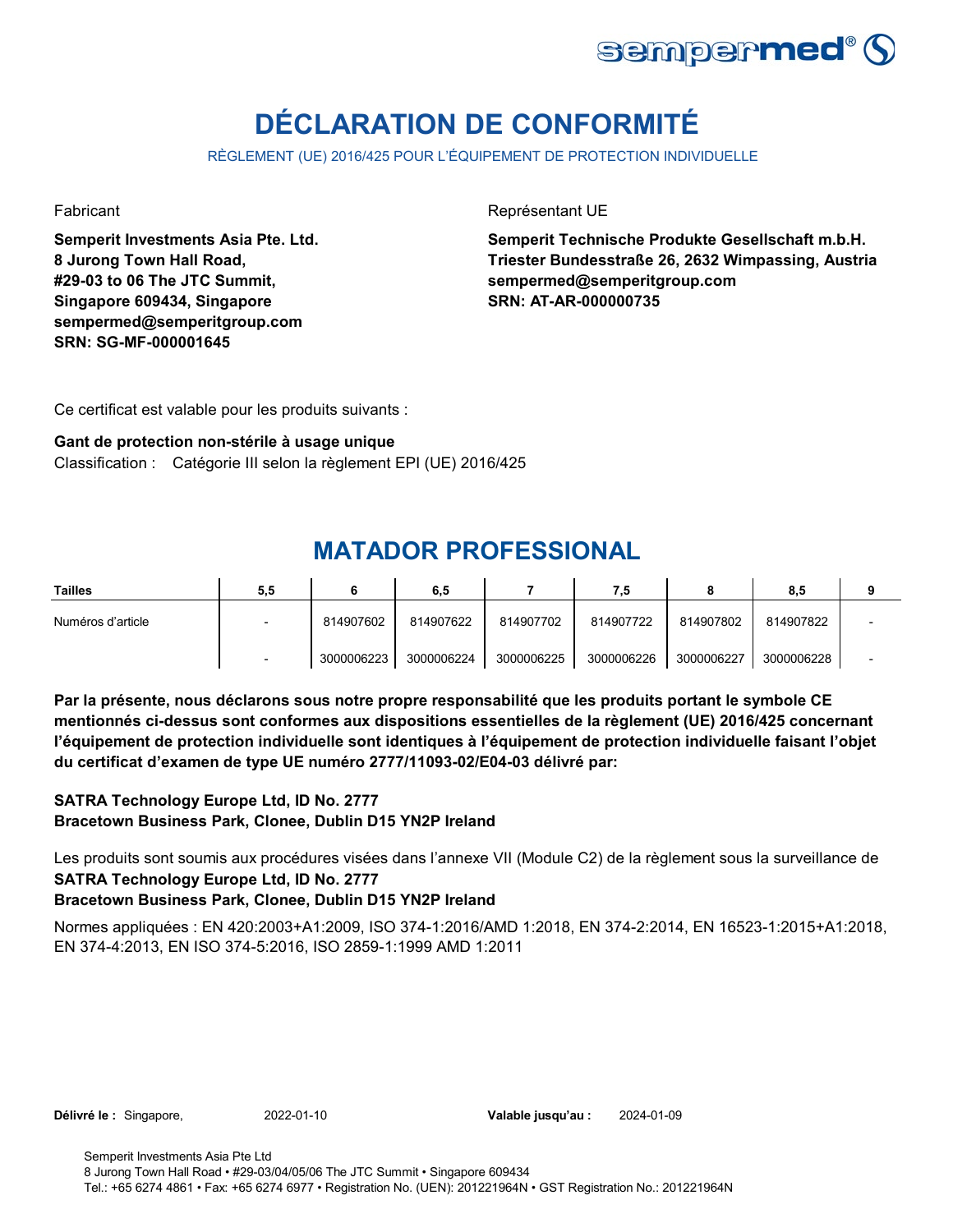

# **DICHIARAZIONE DI CONFORMITÀ**

REGOLAMENTO (UE) 2016/425 DELL'APPARECCHIATURA DI PROTEZIONE INDIVIDUALE

**Semperit Investments Asia Pte. Ltd. 8 Jurong Town Hall Road, #29-03 to 06 The JTC Summit, Singapore 609434, Singapore sempermed@semperitgroup.com SRN: SG-MF-000001645**

Produttore **Rappresentante autorizzato nell'UE** 

**Semperit Technische Produkte Gesellschaft m.b.H. Triester Bundesstraße 26, 2632 Wimpassing, Austria sempermed@semperitgroup.com SRN: AT-AR-000000735**

Questo certificato è valido per il seguente prodotto:

#### **Guanto protettivo non sterile monouso**

Clasificazione: Categoria III secondo il regolamento (UE) 2016/425 del PPE

### **MATADOR PROFESSIONAL**

| <b>Misure</b>   | 5,5 |            | 6,5        |            | 7,5        |            | 8.5        |  |
|-----------------|-----|------------|------------|------------|------------|------------|------------|--|
| Codici articolo |     | 814907602  | 814907622  | 814907702  | 814907722  | 814907802  | 814907822  |  |
|                 |     | 3000006223 | 3000006224 | 3000006225 | 3000006226 | 3000006227 | 3000006228 |  |

**Con la presente, dichiariamo sotto la nostra esclusiva responsabilità che il prodotto con marchio CE sopra descritto è conforme alle disposizioni applicabili del Regolamento (UE) 2016/425 sui dispositivi di protezione individuale ed è identico al dispositivo di protezione personale che è soggetto al Certificato di Esame di Tipo UE n. 2777/11093-02/E04-03 rilasciato da:**

**SATRA Technology Europe Ltd, ID No. 2777**

**Bracetown Business Park, Clonee, Dublin D15 YN2P Ireland**

ed è soggetto alla procedura di cui all'allegato VII (modulo C2) del regolamento (UE) 2016/425 sotto il controllo di **SATRA Technology Europe Ltd, ID No. 2777**

### **Bracetown Business Park, Clonee, Dublin D15 YN2P Ireland**

Norme applicate: EN 420:2003+A1:2009, ISO 374-1:2016/AMD 1:2018, EN 374-2:2014, EN 16523-1:2015+A1:2018, EN 374-4:2013, EN ISO 374-5:2016, ISO 2859-1:1999 AMD 1:2011

| <b>Rilasciato:</b> | Singapore, | 2022-01-10 | Scade: | 2024-01-09 |
|--------------------|------------|------------|--------|------------|
|--------------------|------------|------------|--------|------------|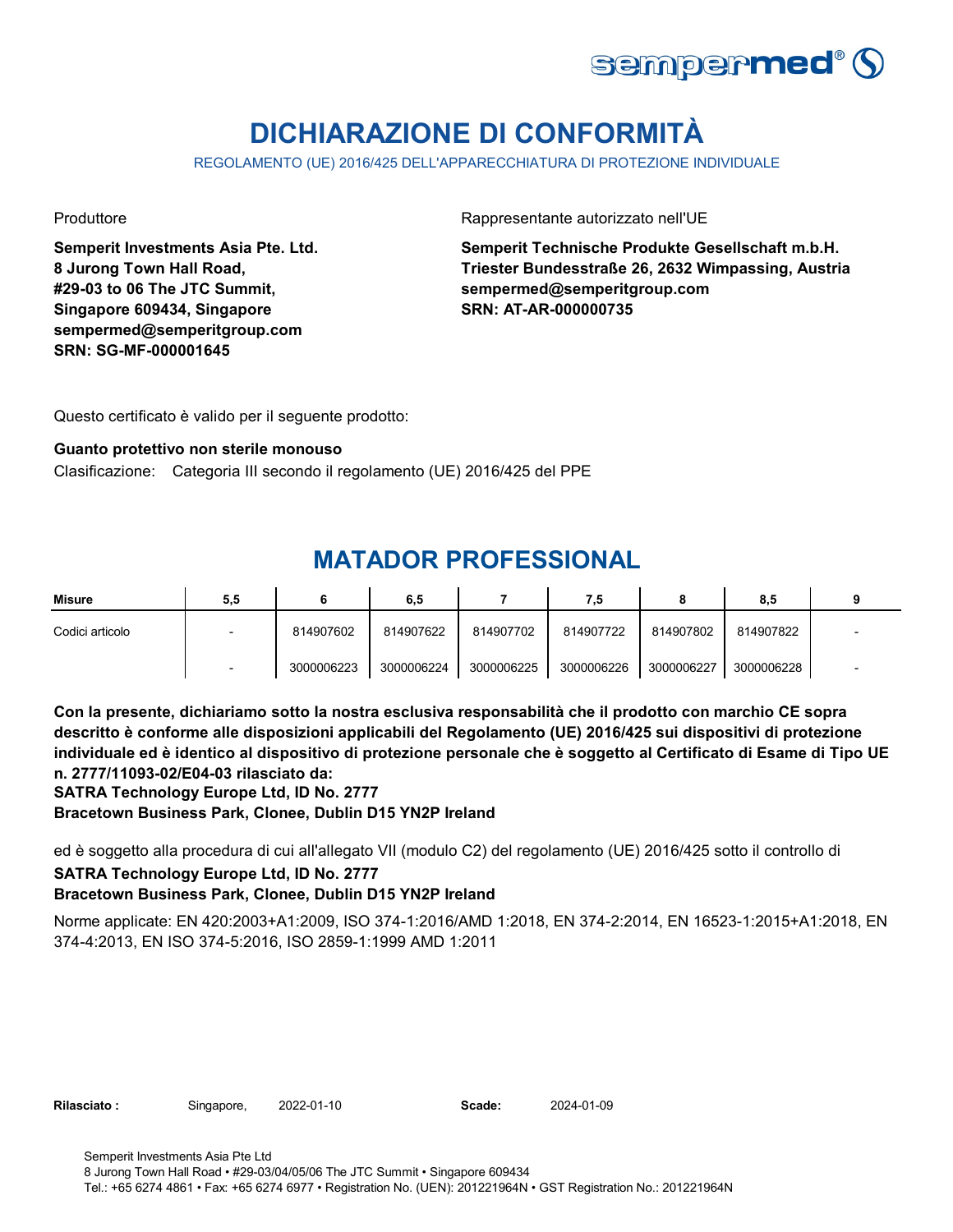

# **CONFORMITEITSVERKLARING**

VERORDENING (EU) 2016/425 BETREFFENDE PERSOONLIJKE BESCHERMENDE UITRUSTING

**Semperit Investments Asia Pte. Ltd. 8 Jurong Town Hall Road, #29-03 to 06 The JTC Summit, Singapore 609434, Singapore sempermed@semperitgroup.com SRN: SG-MF-000001645**

Fabrikant Gemachtigde EU

**Semperit Technische Produkte Gesellschaft m.b.H. Triester Bundesstraße 26, 2632 Wimpassing, Austria sempermed@semperitgroup.com SRN: AT-AR-000000735**

Dit certificaat is geldig voor de volgende producten:

**Niet-steriele beschermende handschoen voor eenmalig gebruik** Classificatie: Categorie III volgens PBM-verordening (EU) 2016/425

## **MATADOR PROFESSIONAL**

| <b>Maten</b>   | 5,5 |            | 6,5        |            | 7.5        |            | 8,5        |  |
|----------------|-----|------------|------------|------------|------------|------------|------------|--|
| Artikelnummers |     | 814907602  | 814907622  | 814907702  | 814907722  | 814907802  | 814907822  |  |
|                |     | 3000006223 | 3000006224 | 3000006225 | 3000006226 | 3000006227 | 3000006228 |  |

**Hierbij verklaren wij onder uitsluitende verantwoordelijkheid, dat de bovengenoemde CE-gemarkeerde producten voldoen aan de relevante bepalingen van de Verordening (EU) 2016/425 over persoonlijke beschermingsmiddelen en het onderworpen zijn aan het certificaat van EU-typeonderzoek nr.2777/11093-02/E04- 03 uitgegeven door:**

**SATRA Technology Europe Ltd, ID No. 2777**

**Bracetown Business Park, Clonee, Dublin D15 YN2P Ireland**

De producten vallen onder de procedures van bijlage VII (module C2) van de verordening onder toezicht van

**SATRA Technology Europe Ltd, ID No. 2777**

**Bracetown Business Park, Clonee, Dublin D15 YN2P Ireland**

Toegepaste normen: EN 420:2003+A1:2009, ISO 374-1:2016/AMD 1:2018, EN 374-2:2014, EN 16523- 1:2015+A1:2018, EN 374-4:2013, EN ISO 374-5:2016, ISO 2859-1:1999 AMD 1:2011

| Uitgegeven op: | Singapore, | 2022-01-10 | Geldig tot: | 2024-01-09 |
|----------------|------------|------------|-------------|------------|
|                |            |            |             |            |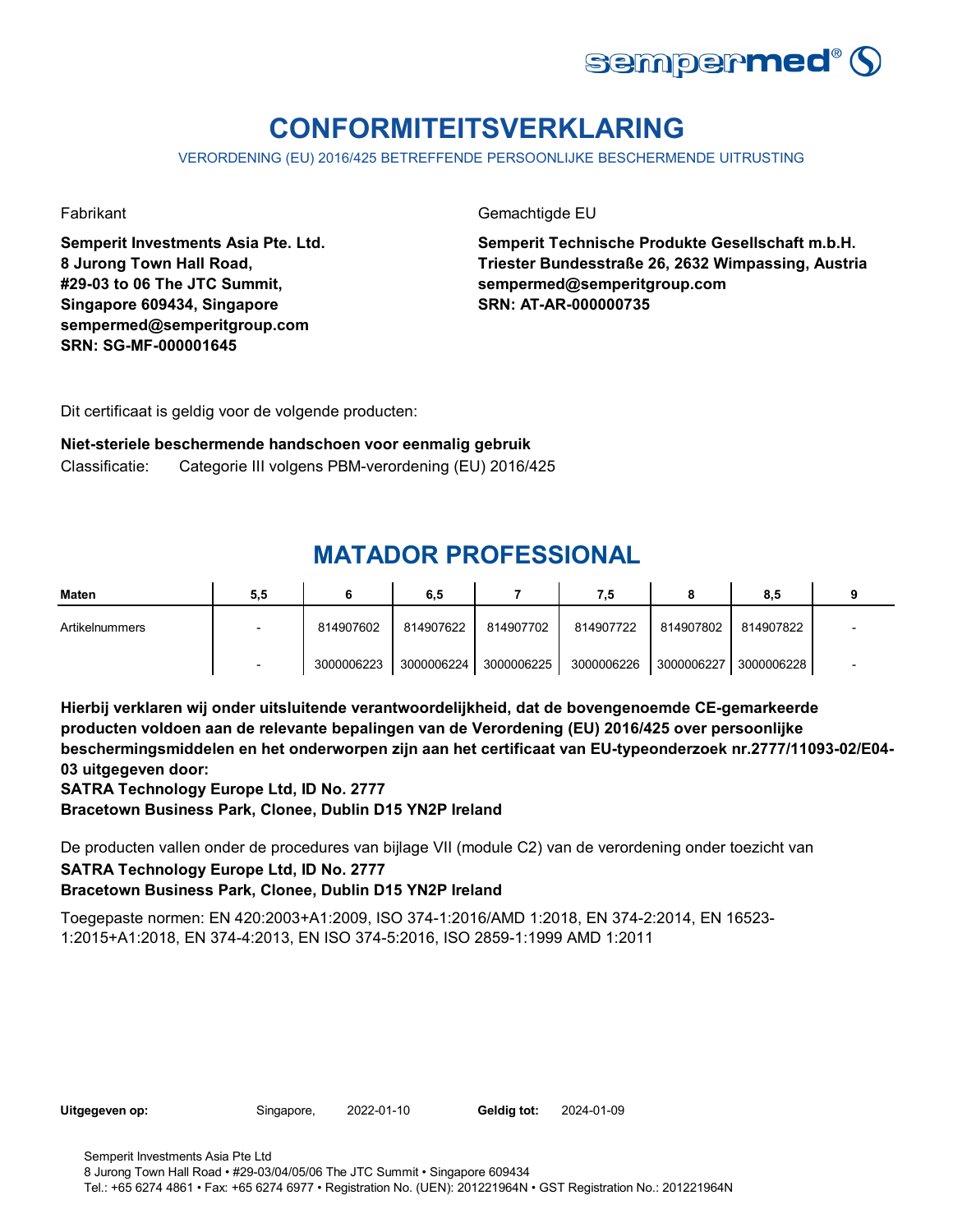![](_page_5_Picture_0.jpeg)

# **DECLARACIÓN DE CONFORMIDAD**

REGLAMENTO (UE) 2016/425 PARA EQUIPAMIENTOS PERSONALES

**Semperit Investments Asia Pte. Ltd. 8 Jurong Town Hall Road, #29-03 to 06 The JTC Summit, Singapore 609434, Singapore sempermed@semperitgroup.com SRN: SG-MF-000001645**

Fabricante Representante de la UE

**Semperit Technische Produkte Gesellschaft m.b.H. Triester Bundesstraße 26, 2632 Wimpassing, Austria sempermed@semperitgroup.com SRN: AT-AR-000000735**

El presente certificado es válido para los siguientes productos:

#### **Guante de protección no estéril para un solo uso**

Clasificación: Categoría III según el Reglamento EPI (UE) 2016/425

## **MATADOR PROFESSIONAL**

| Tamaños            | 5,5 |            | 6,5        |            | 7.5        |            | 8.5        |  |
|--------------------|-----|------------|------------|------------|------------|------------|------------|--|
| Número de artículo |     | 814907602  | 814907622  | 814907702  | 814907722  | 814907802  | 814907822  |  |
|                    |     | 3000006223 | 3000006224 | 3000006225 | 3000006226 | 3000006227 | 3000006228 |  |

**Por la presente confirmamos, bajo nuestra exclusiva responsabilidad, que los productos arriba mencionados con la marca CE cumplen con las disposiciones pertinentes del Reglamento (UE) 2016/425 para equipos de protección personal y están sujetos al Certificado de examen de tipo nº. 2777/11093-02/E04-03 expedido por:**

#### **SATRA Technology Europe Ltd, ID No. 2777**

#### **Bracetown Business Park, Clonee, Dublin D15 YN2P Ireland**

Los productos están sujetos a los procedimientos establecidos en el anexo VII (módulo C2) del Reglamento bajo la supervisión de

**SATRA Technology Europe Ltd, ID No. 2777**

#### **Bracetown Business Park, Clonee, Dublin D15 YN2P Ireland**

Normas aplicadas: EN 420:2003+A1:2009, ISO 374-1:2016/AMD 1:2018, EN 374-2:2014, EN 16523-1:2015+A1:2018, EN 374-4:2013, EN ISO 374-5:2016, ISO 2859-1:1999 AMD 1:2011

**Expedido el:** Singapore, **Válido hasta:** 2022-01-10 2024-01-09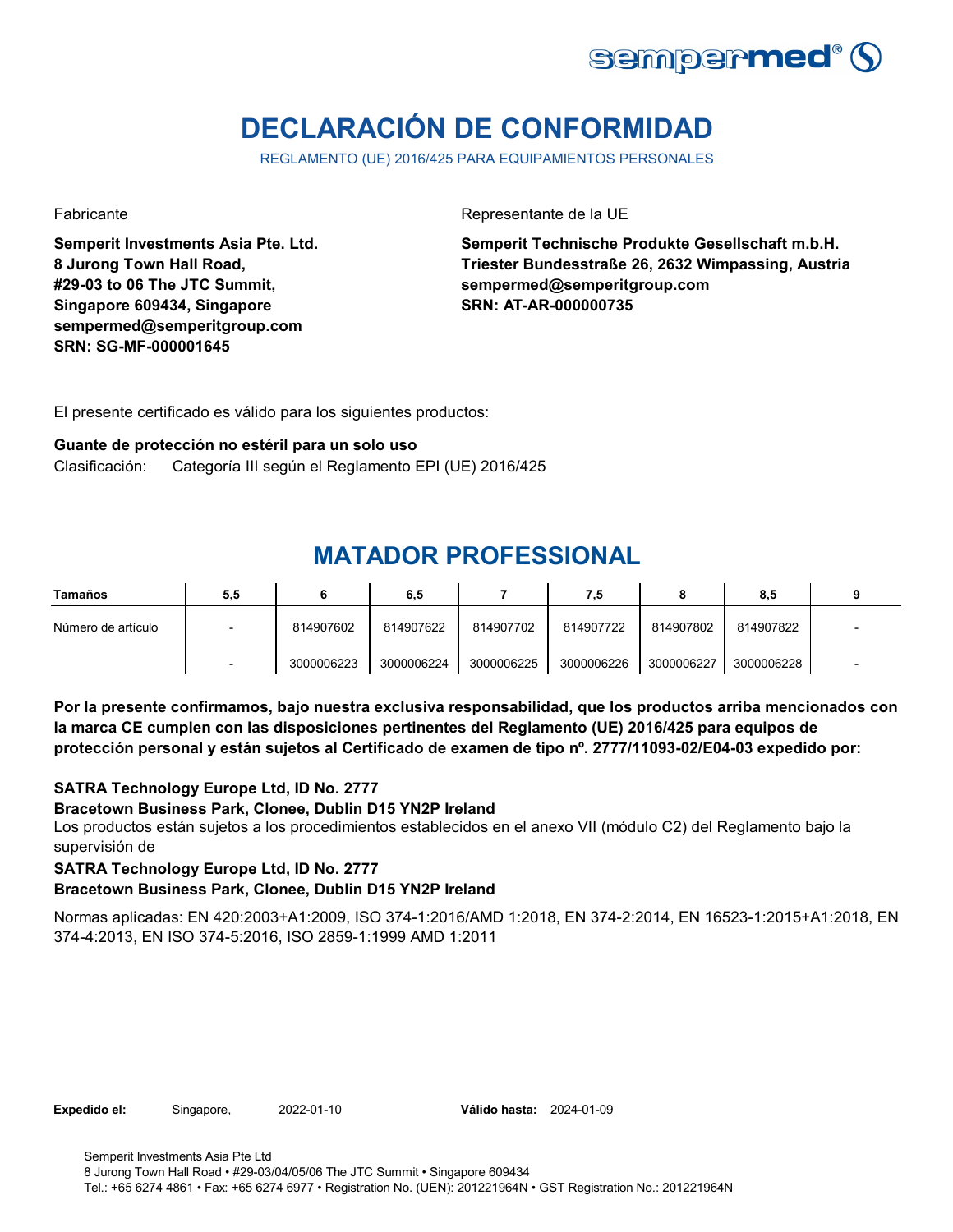![](_page_6_Picture_0.jpeg)

# **DECLARAÇÃO DE CONFORMIDADE**

REGULAMENTO (UE) 2016/425 SOBRE EQUIPAMENTO DE PROTEÇÃO INDIVIDUAL

**Semperit Investments Asia Pte. Ltd. 8 Jurong Town Hall Road, #29-03 to 06 The JTC Summit, Singapore 609434, Singapore sempermed@semperitgroup.com SRN: SG-MF-000001645**

Fabricante Representante da UE

**Semperit Technische Produkte Gesellschaft m.b.H. Triester Bundesstraße 26, 2632 Wimpassing, Austria sempermed@semperitgroup.com SRN: AT-AR-000000735**

Este certificado é válido para os seguintes produtos:

#### **Luva de proteção não estéril para uso único**

Classificação: Categoria III de acordo com o regulamento EPI (UE) 2016/425

## **MATADOR PROFESSIONAL**

| Tamanhos          | 5,5 |            | 6,5        |            | 7,5        |            | 8.5        |  |
|-------------------|-----|------------|------------|------------|------------|------------|------------|--|
| Números de artigo |     | 814907602  | 814907622  | 814907702  | 814907722  | 814907802  | 814907822  |  |
|                   |     | 3000006223 | 3000006224 | 3000006225 | 3000006226 | 3000006227 | 3000006228 |  |

**Declaramos desta forma, sob a nossa exclusiva responsabilidade, que os produtos com a marca CE acima mencionados estão em conformidade com as disposições relevantes do regulamento (UE) 2016/425 para Equipamentos de Proteção Individual e são objeto do certificado de exame de tipo da UE n.º 2777/11093-02/E04-03 emitido por:**

**SATRA Technology Europe Ltd, ID No. 2777**

**Bracetown Business Park, Clonee, Dublin D15 YN2P Ireland**

Os produtos são objeto dos procedimentos previstos no anexo VII (módulo C2) do regulamento, sob a supervisão de

**SATRA Technology Europe Ltd, ID No. 2777**

### **Bracetown Business Park, Clonee, Dublin D15 YN2P Ireland**

Normas aplicadas: EN 420:2003+A1:2009, ISO 374-1:2016/AMD 1:2018, EN 374-2:2014, EN 16523-1:2015+A1:2018, EN 374-4:2013, EN ISO 374-5:2016, ISO 2859-1:1999 AMD 1:2011

| Emitido em: | Singapore, | 2022-01-10 | Válido até: | 2024-01-09 |
|-------------|------------|------------|-------------|------------|
|-------------|------------|------------|-------------|------------|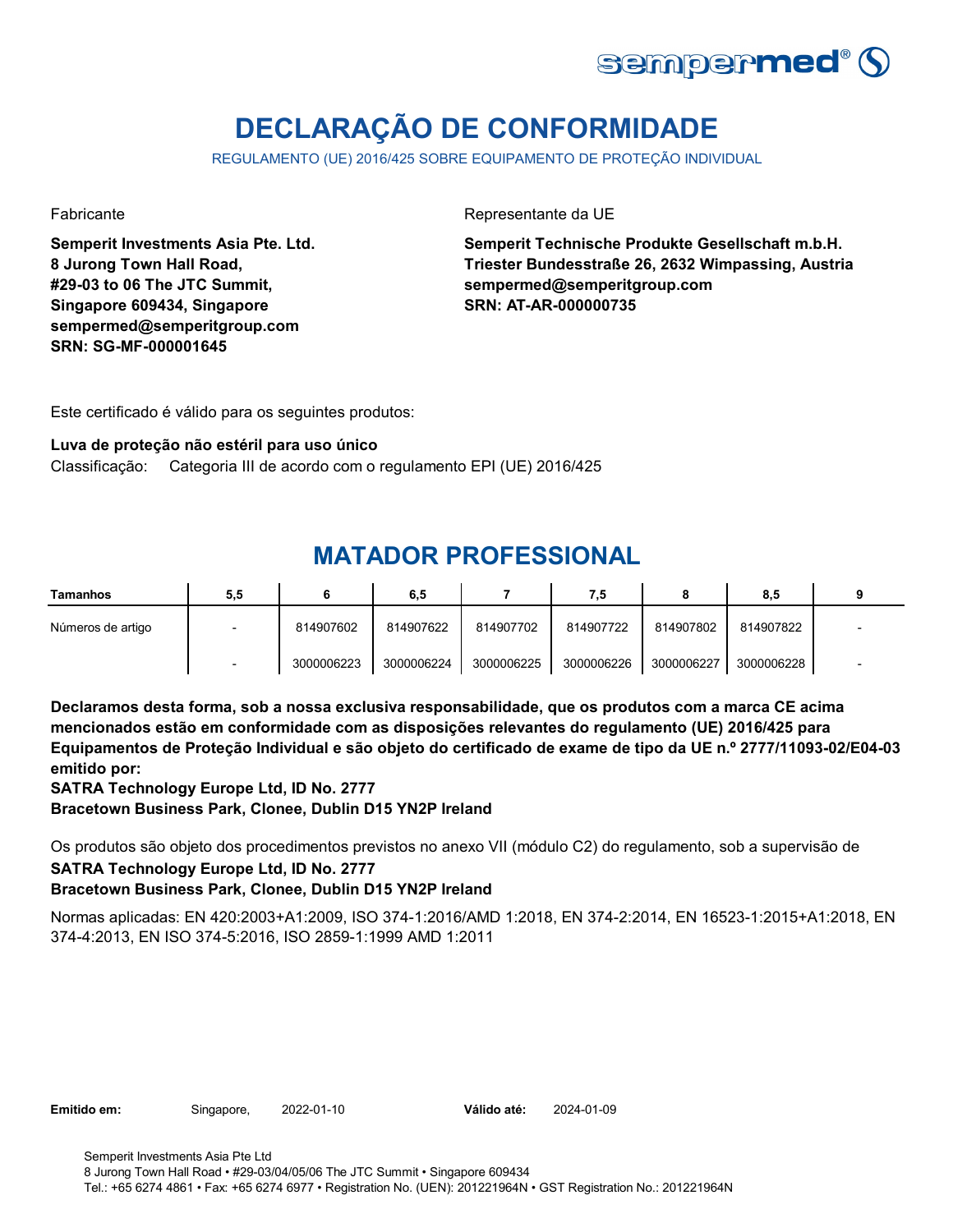![](_page_7_Picture_0.jpeg)

# **DEKLARATON OM ÖVERENSSTÄMMELSE**

FÖRORDNING (EU) 2016/425 FÖR PERSONLIG SKYDDSUTRUSTNING

**Semperit Investments Asia Pte. Ltd. 8 Jurong Town Hall Road, #29-03 to 06 The JTC Summit, Singapore 609434, Singapore sempermed@semperitgroup.com SRN: SG-MF-000001645**

Tillverkare Behörig representant hos EU

**Semperit Technische Produkte Gesellschaft m.b.H. Triester Bundesstraße 26, 2632 Wimpassing, Austria sempermed@semperitgroup.com SRN: AT-AR-000000735**

Detta certifikat gäller följande produkt:

### **Icke-steril skyddshandske för engångsanvändning**

Klassificering: Kategori III enligt EU-förordning för personlig skyddsutrustning (PPE) 2016/425

## **MATADOR PROFESSIONAL**

| <b>Storlekar</b> | 5,5                      |            | 6,5        |            | 7,5        |            | 8,5        |  |
|------------------|--------------------------|------------|------------|------------|------------|------------|------------|--|
| Artikelkoder     | $\overline{\phantom{0}}$ | 814907602  | 814907622  | 814907702  | 814907722  | 814907802  | 814907822  |  |
|                  |                          | 3000006223 | 3000006224 | 3000006225 | 3000006226 | 3000006227 | 3000006228 |  |

**Vi förklarar härmed under eget exklusivt ansvar att ovan beskrivna, CE-markerade produkt stämmer överens med tillämpliga bestämmelser i EU-förordningen 2016/425 för personlig skyddsutrustning och är identisk med den personliga skyddsutrustning som anges i EU-certifikat för typgranskning nummer2777/11093-02/E04-03 daterad av:**

### **SATRA Technology Europe Ltd, ID No. 2777**

#### **Bracetown Business Park, Clonee, Dublin D15 YN2P Ireland**

och är föremål för den procedur som beskrivs i Bilaga VII (Modul C2) till EU-förordningen 2016/425 under the supervision of under uppsikt av

#### **SATRA Technology Europe Ltd, ID No. 2777**

#### **Bracetown Business Park, Clonee, Dublin D15 YN2P Ireland**

Tillämpade standarder: EN 420:2003+A1:2009, ISO 374-1:2016/AMD 1:2018, EN 374-2:2014, EN 16523-1:2015+A1:2018, EN 374-4:2013, EN ISO 374-5:2016, ISO 2859-1:1999 AMD 1:2011

| 2022-01-10<br>Daterad :<br>Singapore, | Giltig till: | 2024-01-09 |
|---------------------------------------|--------------|------------|
|---------------------------------------|--------------|------------|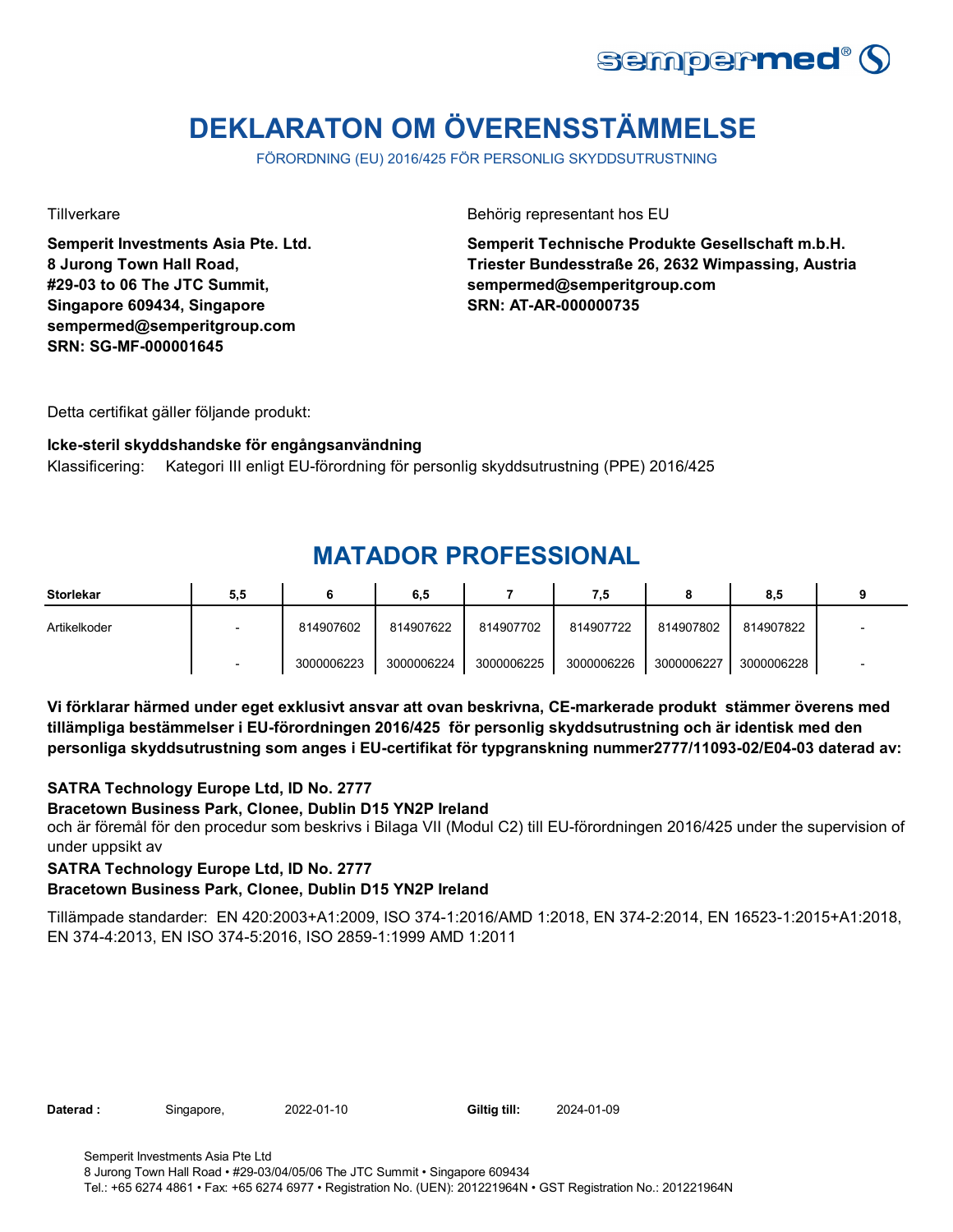![](_page_8_Picture_0.jpeg)

# **KONFORMITETSERKLÆRING**

FORORDNING (EU) 2016/425 FOR PERSONLIGE VÆRNEMIDLER

**Semperit Investments Asia Pte. Ltd. 8 Jurong Town Hall Road, #29-03 to 06 The JTC Summit, Singapore 609434, Singapore sempermed@semperitgroup.com SRN: SG-MF-000001645**

Producent EU-befuldmægtigede

**Semperit Technische Produkte Gesellschaft m.b.H. Triester Bundesstraße 26, 2632 Wimpassing, Austria sempermed@semperitgroup.com SRN: AT-AR-000000735**

Dette certifikat er gyldigt for følgende produkter:

### **Ikke-steril beskyttelseshandske til engangsbrug**

Klassificering: Kategori III jævnfør PVM-forordningen (EU) 2016/425

### **MATADOR PROFESSIONAL**

| Størrelser   | 5,5                      |            | 6,5        |            | 7,5        |            | 8,5        |  |
|--------------|--------------------------|------------|------------|------------|------------|------------|------------|--|
| Artikelnumre | $\overline{\phantom{0}}$ | 814907602  | 814907622  | 814907702  | 814907722  | 814907802  | 814907822  |  |
|              |                          | 3000006223 | 3000006224 | 3000006225 | 3000006226 | 3000006227 | 3000006228 |  |

**Vi bekræfter hermed under fuldt ansvar, at de ovenfor nævnte CE-mærkede produkter stemmer overens med med de afgørende bestemmelser i forordningen (EU) 2016/425 for personlige værnemidler, og er genstand for EUcertificering af typeafprøvning nr.2777/11093-02/E04-03 udstedt gennem:**

### **SATRA Technology Europe Ltd, ID No. 2777**

**Bracetown Business Park, Clonee, Dublin D15 YN2P Ireland**

Produkterne er genstand for procedurer jævnfør VII (modul C2) i forordningen med opsyn af

#### **SATRA Technology Europe Ltd, ID No. 2777**

### **Bracetown Business Park, Clonee, Dublin D15 YN2P Ireland**

Anvendte standarder: EN 420:2003+A1:2009, ISO 374-1:2016/AMD 1:2018, EN 374-2:2014, EN 16523-1:2015+A1:2018, EN 374-4:2013, EN ISO 374-5:2016, ISO 2859-1:1999 AMD 1:2011

**Udstedt den:** Singapore, 2022-01-10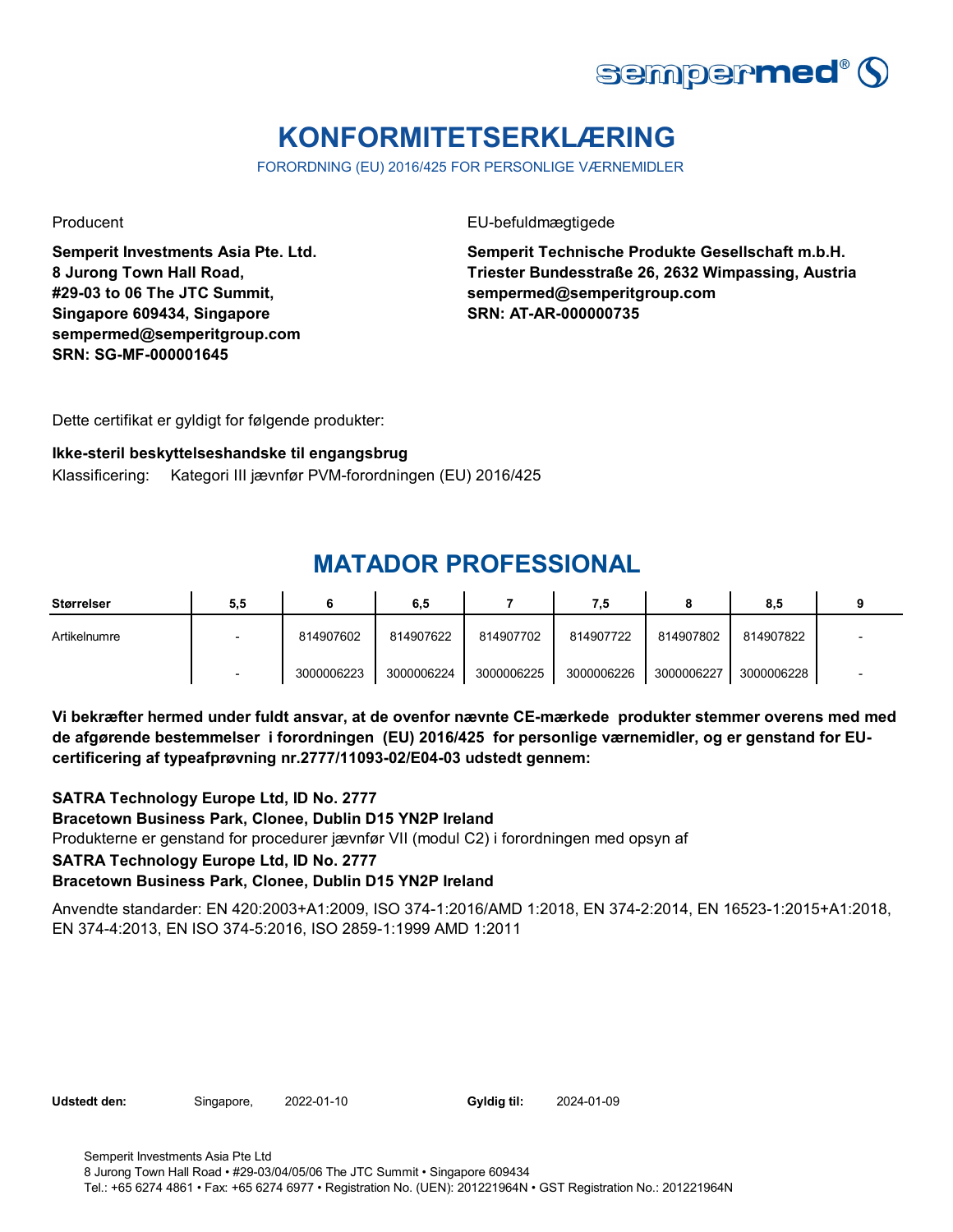![](_page_9_Picture_0.jpeg)

# **KONFORMITETSERKLÆRING**

FORORDNING (EU) 2016/425 OM PERSONLIG VERNEUTSTYR

**Semperit Investments Asia Pte. Ltd. 8 Jurong Town Hall Road, #29-03 to 06 The JTC Summit, Singapore 609434, Singapore sempermed@semperitgroup.com SRN: SG-MF-000001645**

Produsent **Autorisert representant i EU** 

**Semperit Technische Produkte Gesellschaft m.b.H. Triester Bundesstraße 26, 2632 Wimpassing, Austria sempermed@semperitgroup.com SRN: AT-AR-000000735**

Dette sertifikatet er gyldig for følgende produkter:

### **Ikke-steril beskyttelseshanske for engangsbruk**

Klassifisering: Kategori III i henhold til PVU-forordningen (EU) nr. 2016/425

### **MATADOR PROFESSIONAL**

| Størrelser    | 5,5 |            | 6,5        |            | 7,5        |            | 8.5        |  |
|---------------|-----|------------|------------|------------|------------|------------|------------|--|
| Artikkelnumre |     | 814907602  | 814907622  | 814907702  | 814907722  | 814907802  | 814907822  |  |
|               |     | 3000006223 | 3000006224 | 3000006225 | 3000006226 | 3000006227 | 3000006228 |  |

**Vi erklærer herved under eneansvar at det CE-merkede produktet som er nevnt ovenfor oppfyller de relevante bestemmelsene i Forordning (EU) nr. 2016/425 om personlig verneutstyr og er gjenstand for EUtypeprøvesertifikat nr. 2777/11093-02/E04-03 utstedt av:**

**SATRA Technology Europe Ltd, ID No. 2777**

**Bracetown Business Park, Clonee, Dublin D15 YN2P Ireland**

Produktet er gjenstand for prosedyren som er beskrevet i Vedlegg VII (Modul C2) i Forordning nr. 2016/425 under tilsyn av

### **SATRA Technology Europe Ltd, ID No. 2777**

### **Bracetown Business Park, Clonee, Dublin D15 YN2P Ireland**

Relevante standarder: EN 420:2003+A1:2009, ISO 374-1:2016/AMD 1:2018, EN 374-2:2014, EN 16523-1:2015+A1:2018, EN 374-4:2013, EN ISO 374-5:2016, ISO 2859-1:1999 AMD 1:2011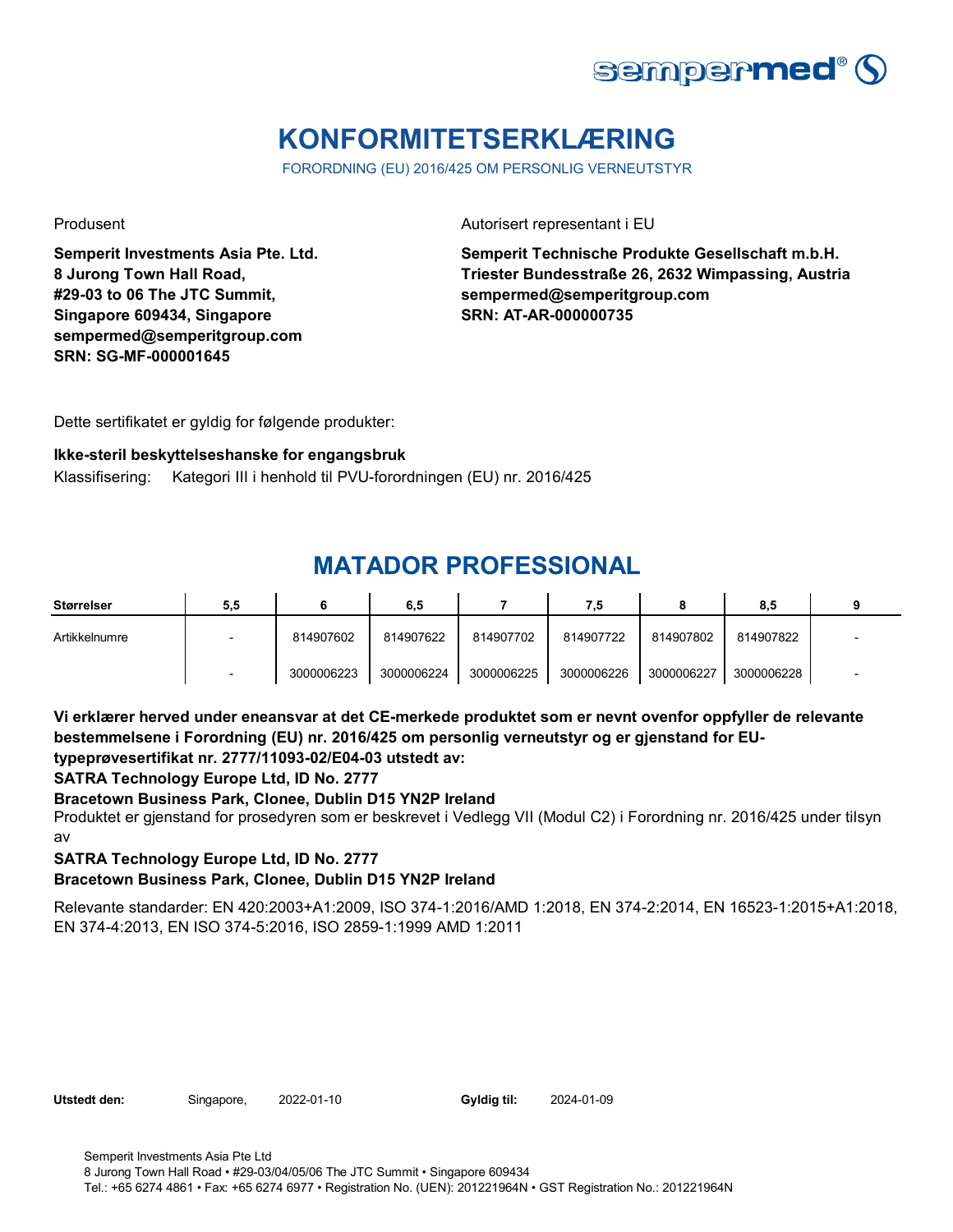![](_page_10_Picture_0.jpeg)

# **VAATIMUSTENMUKAISUUSVAKUUTUS**

HENKILÖNSUOJAIMISTA ANNETTU ASETUS (EU) 2016/425

**Semperit Investments Asia Pte. Ltd. 8 Jurong Town Hall Road, #29-03 to 06 The JTC Summit, Singapore 609434, Singapore sempermed@semperitgroup.com SRN: SG-MF-000001645**

Valmistaja EU:n valtuutettu edustaja

**Semperit Technische Produkte Gesellschaft m.b.H. Triester Bundesstraße 26, 2632 Wimpassing, Austria sempermed@semperitgroup.com SRN: AT-AR-000000735**

Tämä sertifikaatti koskee seuraavia tuotteita:

#### **Kertakäyttöinen ei-steriili suojakäsine**

Luokitus: Luokka III henkilönsuojaimista annetun asetuksen (EU) 2016/425 mukaisesti

### **MATADOR PROFESSIONAL**

| Koot         | 5,5 |            | 6,5        |            | 7.5        |            | 8,5        |  |
|--------------|-----|------------|------------|------------|------------|------------|------------|--|
| Tuotenumerot |     | 814907602  | 814907622  | 814907702  | 814907722  | 814907802  | 814907822  |  |
|              |     | 3000006223 | 3000006224 | 3000006225 | 3000006226 | 3000006227 | 3000006228 |  |

**Täten vahvistamme yksinomaisella vastuullamme, että yllä mainitut CE-merkityt tuotteet vastaavat henkilönsuojaimista annetun asetuksen (EU) 2016/425 mukaisia perustavanlaatuisia vaatimuksia ja niihin sovelletaan EU:n tyyppitarkastustodistusta nro 2777/11093-02/E04-03 laadittu :**

#### **SATRA Technology Europe Ltd, ID No. 2777**

**Bracetown Business Park, Clonee, Dublin D15 YN2P Ireland**

Tuotteet ovat asetuksen liitteen VII (moduuli C2) mukaisen menettelyn kohteena, valvonnan suorittaa

#### **SATRA Technology Europe Ltd, ID No. 2777**

#### **Bracetown Business Park, Clonee, Dublin D15 YN2P Ireland**

Sovelletut standardit: EN 420:2003+A1:2009, ISO 374-1:2016/AMD 1:2018, EN 374-2:2014, EN 16523-1:2015+A1:2018, EN 374-4:2013, EN ISO 374-5:2016, ISO 2859-1:1999 AMD 1:2011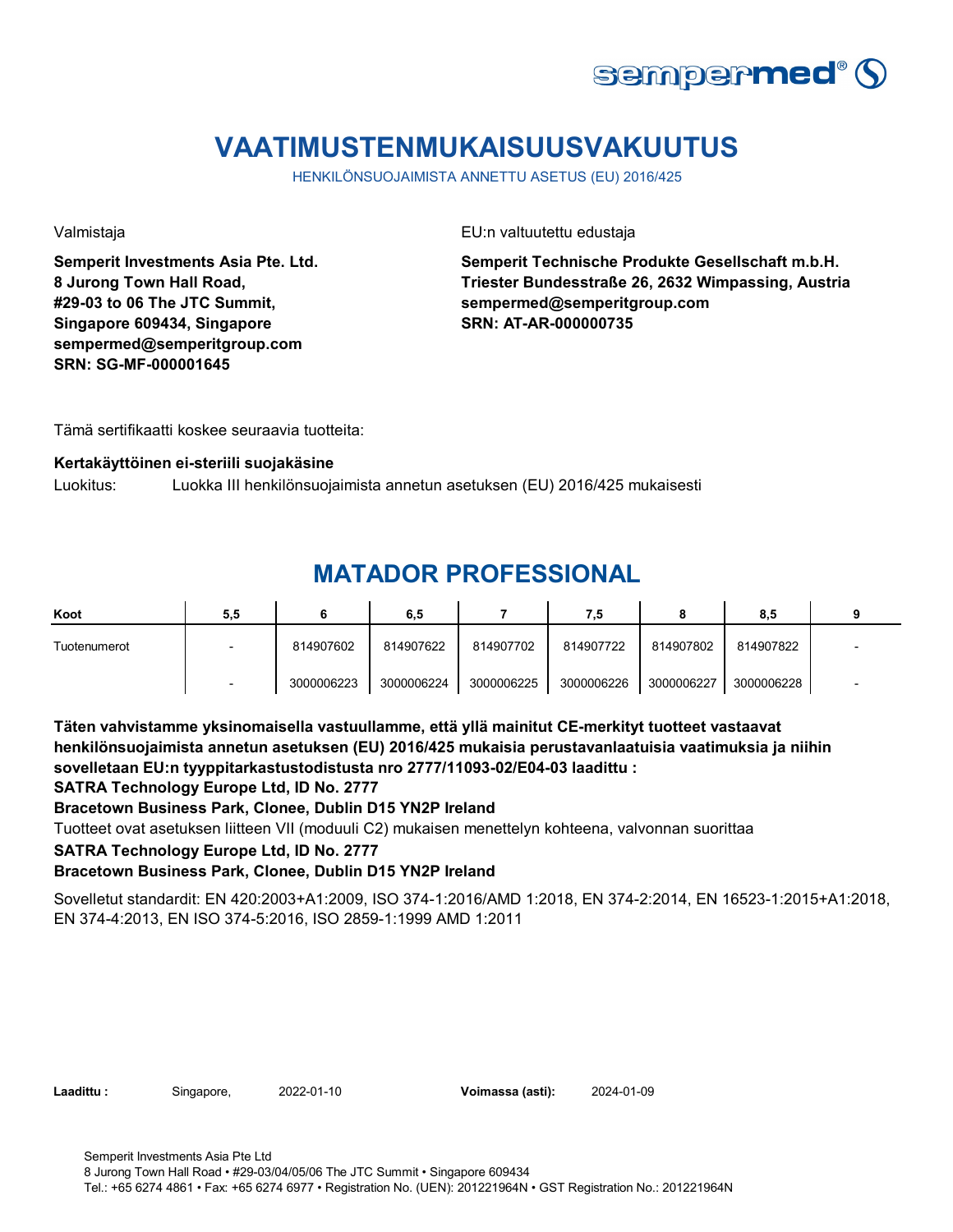![](_page_11_Picture_0.jpeg)

# **ATITIKTIES DEKLARACIJA**

REGLAMENTAS (ES) 2016/425 DĖL ASMENINIŲ APSAUGOS PRIEMONIŲ

**Semperit Investments Asia Pte. Ltd. 8 Jurong Town Hall Road, #29-03 to 06 The JTC Summit, Singapore 609434, Singapore sempermed@semperitgroup.com SRN: SG-MF-000001645**

Gamintojas ES įgaliotas asmuo

**Semperit Technische Produkte Gesellschaft m.b.H. Triester Bundesstraße 26, 2632 Wimpassing, Austria sempermed@semperitgroup.com SRN: AT-AR-000000735**

Šis sertifikatas galioja toliau nurodytiems produktams:

#### **Nesterilios vienkartinio naudojimo apsauginės pirštinės**

Klasifikacija: III kategorija pagal reglamentą (ES) 2016/425 dėl asmeninių apsaugos priemonių

## **MATADOR PROFESSIONAL**

| Dydžiai         | 5,5 |            | 6,5        |            | 7,5        | О          | 8.5        |  |
|-----------------|-----|------------|------------|------------|------------|------------|------------|--|
| Prekiu numeriai |     | 814907602  | 814907622  | 814907702  | 814907722  | 814907802  | 814907822  |  |
|                 |     | 3000006223 | 3000006224 | 3000006225 | 3000006226 | 3000006227 | 3000006228 |  |

**Prisiimdami visą atsakomybę, šiuo dokumentu patvirtiname, kad anksčiau paminėti CE paženklinti produktai atitinka svarbiausius reglamentą dėl asmeninių apsaugos priemonių (ES) 2016/425 reikalavimus ir yra ES tipo tyrimo sertifikato Nr. objektas. 2777/11093-02/E04-03 išduota :**

### **SATRA Technology Europe Ltd, ID No. 2777**

### **Bracetown Business Park, Clonee, Dublin D15 YN2P Ireland**

Produktai yra metodo objektas pagal reglamentą VII priedą (modulis C2) prižiūrint

#### **SATRA Technology Europe Ltd, ID No. 2777**

### **Bracetown Business Park, Clonee, Dublin D15 YN2P Ireland**

Taikomi standartai: EN 420:2003+A1:2009, ISO 374-1:2016/AMD 1:2018, EN 374-2:2014, EN 16523-1:2015+A1:2018, EN 374-4:2013, EN ISO 374-5:2016, ISO 2859-1:1999 AMD 1:2011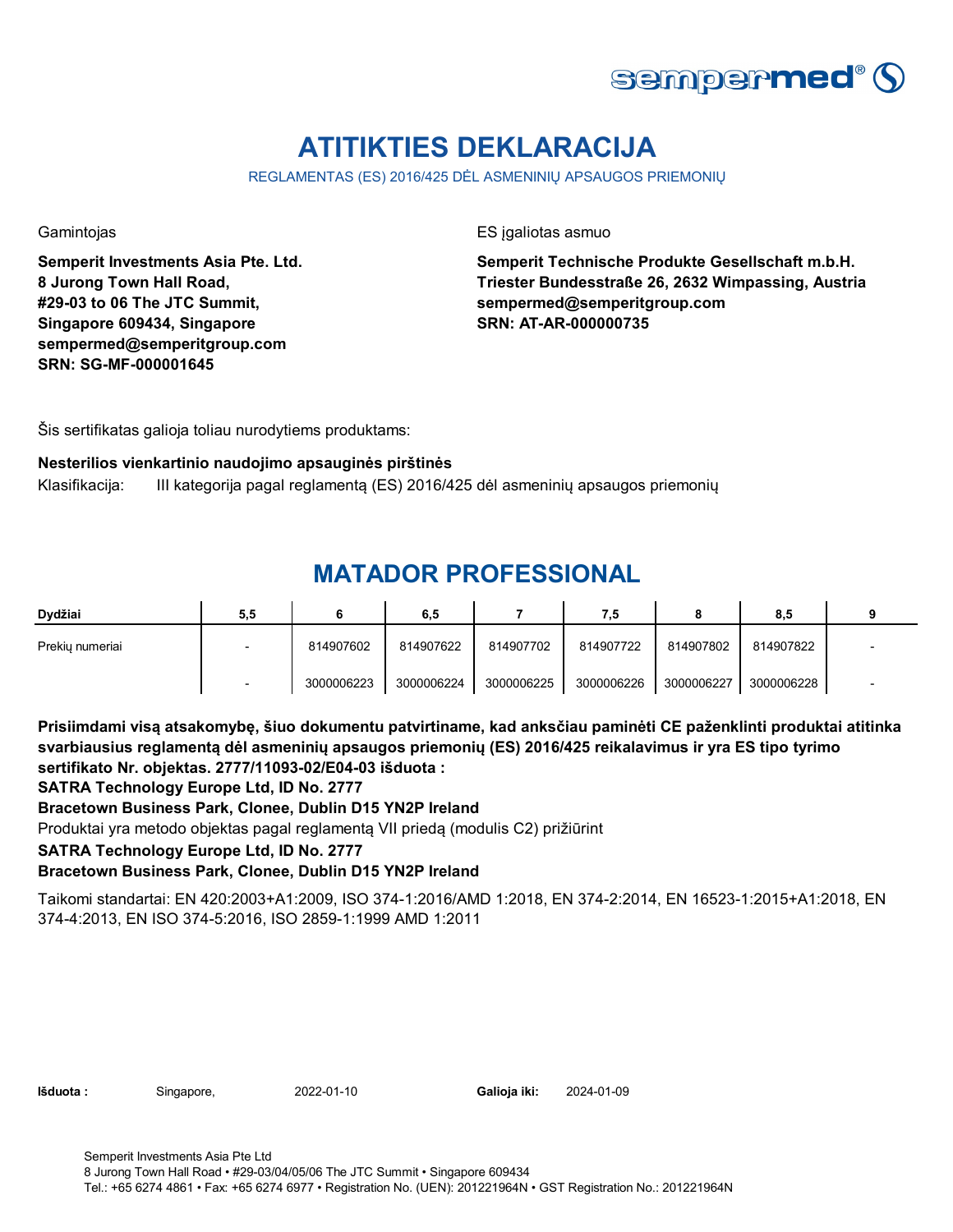![](_page_12_Picture_0.jpeg)

# **ATBILSTĪBAS DEKLARĀCIJA**

REGULA (ES) 2016/425 PAR INDIVIDUĀLAJIEM AIZSARDZĪBAS LĪDZEKĻIEM

**Semperit Investments Asia Pte. Ltd. 8 Jurong Town Hall Road, #29-03 to 06 The JTC Summit, Singapore 609434, Singapore sempermed@semperitgroup.com SRN: SG-MF-000001645**

Likumīgais ražotājs Pilnvarotais pārstāvis ES

**Semperit Technische Produkte Gesellschaft m.b.H. Triester Bundesstraße 26, 2632 Wimpassing, Austria sempermed@semperitgroup.com SRN: AT-AR-000000735**

Šis sertifikāts ir derīgs šādam produktam:

### **Nesterili aizsargcimdi vienreizējai lietošanai** Klasifikācija: III kategorija saskaņā ar IAL Regulu (ES) 2016/425

## **MATADOR PROFESSIONAL**

| Izmēri          | 5,5 |            | 6,5        |            | 7,5        |            | 8.5        |  |
|-----------------|-----|------------|------------|------------|------------|------------|------------|--|
| Artikula numurs |     | 814907602  | 814907622  | 814907702  | 814907722  | 814907802  | 814907822  |  |
|                 |     | 3000006223 | 3000006224 | 3000006225 | 3000006226 | 3000006227 | 3000006228 |  |

**Ar šo mēs apliecinām, ka iepriekš aprakstītais produkts ar CE marķējumu atbilst Regulas (ES) 2016/425 par individuālajiem aizsardzības līdzekļiem piemērojamajiem noteikumiem un ir identisks individuālajiem aizsardzības līdzekļiem, uz kuriem attiecas ES tipa pārbaudes sertifikāts Nr. 2777/11093-02/E04-03 izdots :**

un uz to attiecas Regulas (ES) 2016/425 VII pielikumā (C2 modulis) noteiktā procedūra **SATRA Technology Europe Ltd, ID No. 2777 Bracetown Business Park, Clonee, Dublin D15 YN2P Ireland SATRA Technology Europe Ltd, ID No. 2777 Bracetown Business Park, Clonee, Dublin D15 YN2P Ireland**

Piemērotie standarti: EN 420:2003+A1:2009, ISO 374-1:2016/AMD 1:2018, EN 374-2:2014, EN 16523-1:2015+A1:2018, EN 374-4:2013, EN ISO 374-5:2016, ISO 2859-1:1999 AMD 1:2011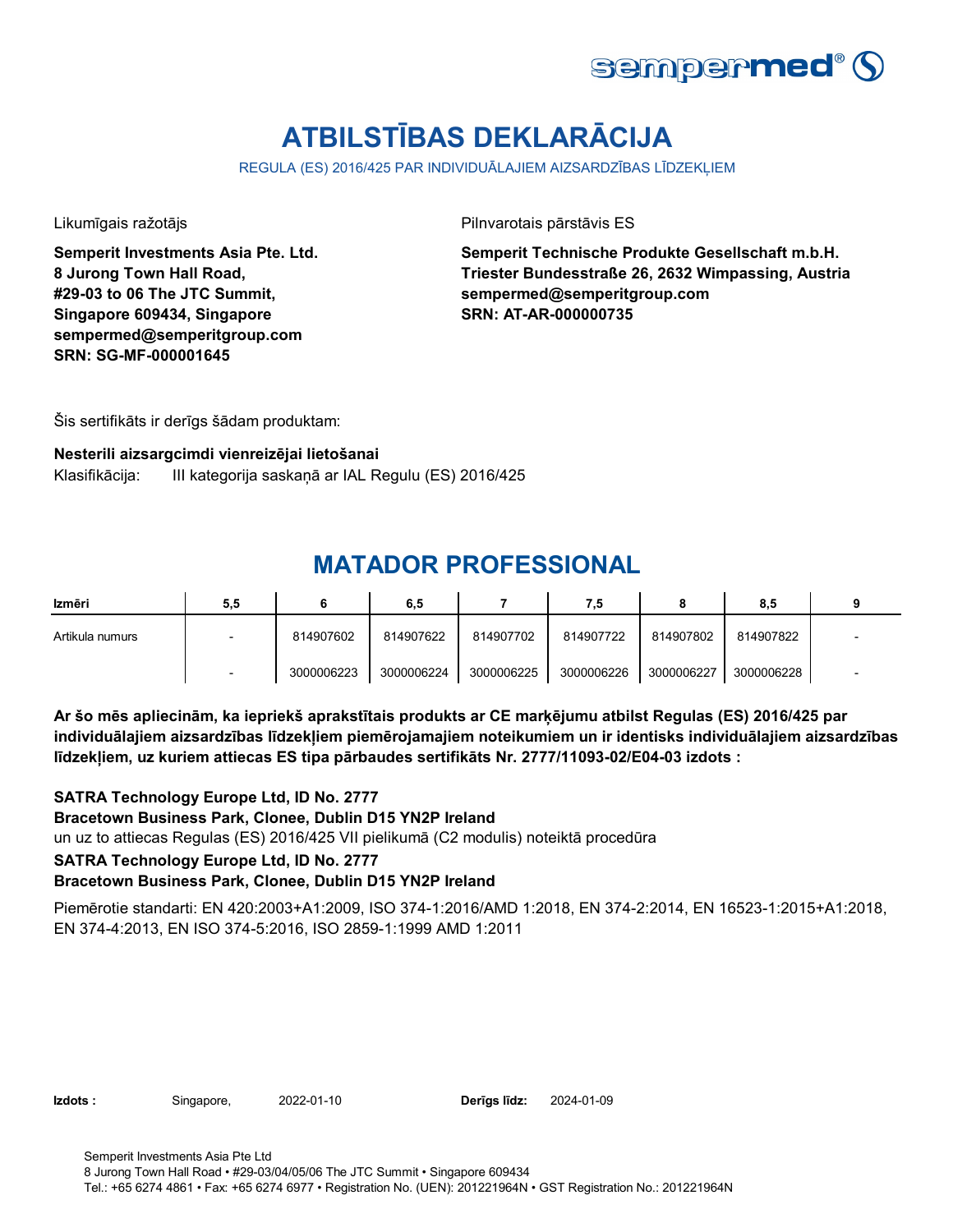![](_page_13_Picture_0.jpeg)

# **VASTAVUSDEKLARATSIOON**

ISIKUKAITSEVAHENDITE MÄÄRUS (EL) 2016/425

**Semperit Investments Asia Pte. Ltd. 8 Jurong Town Hall Road, #29-03 to 06 The JTC Summit, Singapore 609434, Singapore sempermed@semperitgroup.com SRN: SG-MF-000001645**

Tootja Volitatud esindaja EL-is

**Semperit Technische Produkte Gesellschaft m.b.H. Triester Bundesstraße 26, 2632 Wimpassing, Austria sempermed@semperitgroup.com SRN: AT-AR-000000735**

See sertifikaat kehtib järgmistele toodetele:

### **Mittesteriilne kaitsekinnas ühekordseks kasutuseks**

Klassifikatsioon: III kategooria kooskõlas isikukaitsevahendite määrusega (EL) 2016/425

### **MATADOR PROFESSIONAL**

| Suurused     | 5,5                      |            | 6.5        |            | ۵.         |            | 8,5        |  |
|--------------|--------------------------|------------|------------|------------|------------|------------|------------|--|
| Tootenumbrid | $\overline{\phantom{0}}$ | 814907602  | 814907622  | 814907702  | 814907722  | 814907802  | 814907822  |  |
|              |                          | 3000006223 | 3000006224 | 3000006225 | 3000006226 | 3000006227 | 3000006228 |  |

**Kinnitame oma ainuvastutusel, et eespool nimetatud CE-märgistusega tooted on kooskõlas isikukaitsevahendite määruse (EL) 2016/425 põhisätetega ning on identsed isikukaitsevahenditega, mille kohta on välja antud EÜ tüübihindamistõend nr2777/11093-02/E04-03 välja :**

Toodetele kohaldub määruse VII lisa (moodul C2) menetlus, mille üle teostab järelevalvet **SATRA Technology Europe Ltd, ID No. 2777 Bracetown Business Park, Clonee, Dublin D15 YN2P Ireland SATRA Technology Europe Ltd, ID No. 2777 Bracetown Business Park, Clonee, Dublin D15 YN2P Ireland**

Kohaldatud normid: EN 420:2003+A1:2009, ISO 374-1:2016/AMD 1:2018, EN 374-2:2014, EN 16523-1:2015+A1:2018, EN 374-4:2013, EN ISO 374-5:2016, ISO 2859-1:1999 AMD 1:2011

**Välja andmise aeg :** Singapore, 2022-01-10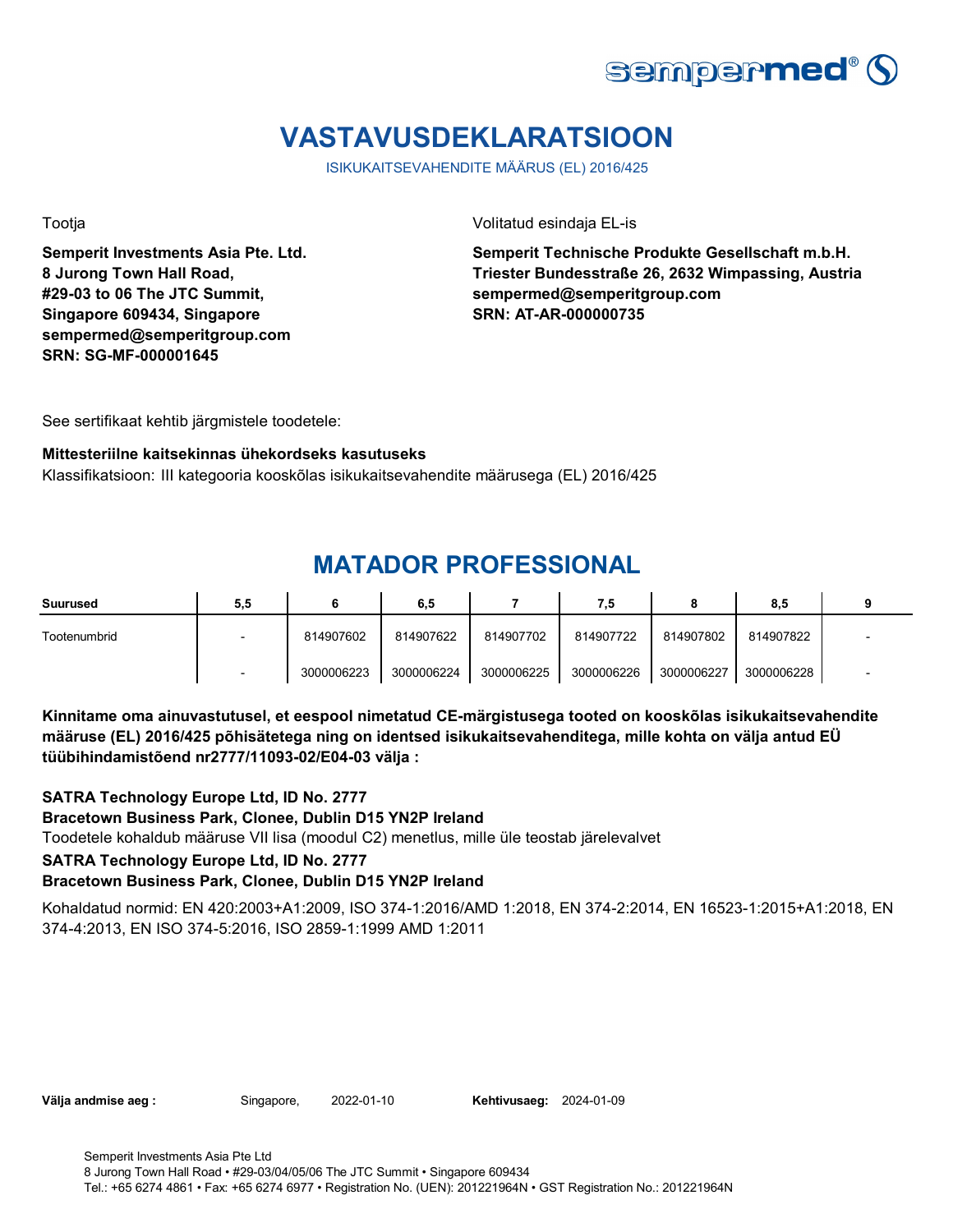![](_page_14_Picture_0.jpeg)

# **PROHLÁŠENÍ O SHODĚ**

NAŘÍZENÍ (EU) 2016/425 PRO OSOBNÍ OCHRANNÉ PROSTŘEDKY

**Semperit Investments Asia Pte. Ltd. 8 Jurong Town Hall Road, #29-03 to 06 The JTC Summit, Singapore 609434, Singapore sempermed@semperitgroup.com SRN: SG-MF-000001645**

Výrobce EU zplnomocněný zástupce

**Semperit Technische Produkte Gesellschaft m.b.H. Triester Bundesstraße 26, 2632 Wimpassing, Austria sempermed@semperitgroup.com SRN: AT-AR-000000735**

Tento certifikát je platný pro následující produkty:

#### **Nesterilní ochranná rukavice pro jednorázové použití**

Klasifikace Kategorie III podle nařízení o OOP (EU) 2016/425

### **MATADOR PROFESSIONAL**

| Velikosti      | 5,5 |            | 6,5        |            | 7.5        |            | 8,5        |  |
|----------------|-----|------------|------------|------------|------------|------------|------------|--|
| Číslo produktu |     | 814907602  | 814907622  | 814907702  | 814907722  | 814907802  | 814907822  |  |
|                |     | 3000006223 | 3000006224 | 3000006225 | 3000006226 | 3000006227 | 3000006228 |  |

**Tímto potvrzujeme s výlučnou odpovědností, že výše uvedené produkty označené jako CE souhlasí s příslušnými ustanoveními nařízení (EU) 2016/425 pro Osobní ochranné prostředky a jsou předmětem přezkoušení EU č.2777/11093-02/E04-03 vystaveno :**

**SATRA Technology Europe Ltd, ID No. 2777**

### **Bracetown Business Park, Clonee, Dublin D15 YN2P Ireland**

Produkty jsou předmětem procesu podle dodatku VII (moduly, C2) nařízení pod dohledem

#### **SATRA Technology Europe Ltd, ID No. 2777**

### **Bracetown Business Park, Clonee, Dublin D15 YN2P Ireland**

Použité normy: EN 420:2003+A1:2009, ISO 374-1:2016/AMD 1:2018, EN 374-2:2014, EN 16523-1:2015+A1:2018, EN 374-4:2013, EN ISO 374-5:2016, ISO 2859-1:1999 AMD 1:2011

| Vystaveno dne: |  |
|----------------|--|
|----------------|--|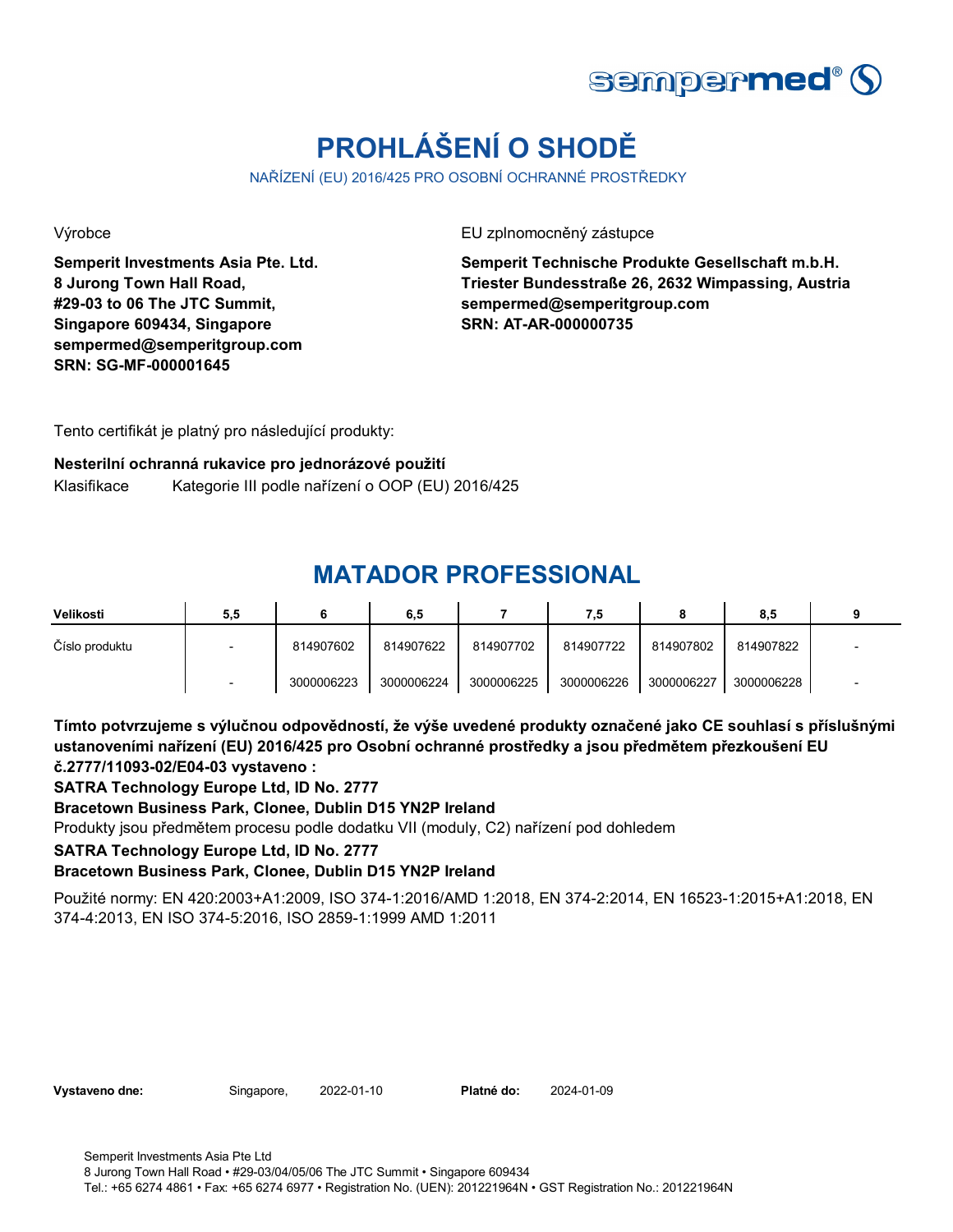![](_page_15_Picture_0.jpeg)

# **VYHLÁSENIE O ZHODE**

NARIADENIE (EÚ) 2016/425 O OSOBNÝCH OCHRANNÝCH PROSTRIEDKOCH

**Semperit Investments Asia Pte. Ltd. 8 Jurong Town Hall Road, #29-03 to 06 The JTC Summit, Singapore 609434, Singapore sempermed@semperitgroup.com SRN: SG-MF-000001645**

Výrobca **Splnomocnenec** pre EÚ

**Semperit Technische Produkte Gesellschaft m.b.H. Triester Bundesstraße 26, 2632 Wimpassing, Austria sempermed@semperitgroup.com SRN: AT-AR-000000735**

Tento certifikát je platný pre nasledujúce body:

#### **Nesterilné ochranné rukavice na jedno použitie**

Klasifikácia: Kategória III podľa Nariadenia o osobných ochranných pomôckach (EU) 2016/425

## **MATADOR PROFESSIONAL**

| Veľkosti      | 5,5 |            | 6,5        |            | 7,5        |            | 8.5        |  |
|---------------|-----|------------|------------|------------|------------|------------|------------|--|
| Výrobné čísla |     | 814907602  | 814907622  | 814907702  | 814907722  | 814907802  | 814907822  |  |
|               |     | 3000006223 | 3000006224 | 3000006225 | 3000006226 | 3000006227 | 3000006228 |  |

**Týmto vo svojej výhradnej zodpovednosti potvrdzujeme, že výrobky označené symbolom CE sú v súlade so smerodajnými ustanoveniami Nariadenia (EÚ) 2016/425 o osobných ochranných prostriedkoch a sú predmetom EU - Osvedčenia o typovej skúške č. 2777/11093-02/E04-03 vyhotovené :**

**SATRA Technology Europe Ltd, ID No. 2777**

**Bracetown Business Park, Clonee, Dublin D15 YN2P Ireland**

Výrobky sú predmetom konania podľa dodatku VII (moduly C2) Nariadenia pod dohľadom

### **SATRA Technology Europe Ltd, ID No. 2777**

### **Bracetown Business Park, Clonee, Dublin D15 YN2P Ireland**

Súvisiace normy: EN 420:2003+A1:2009, ISO 374-1:2016/AMD 1:2018, EN 374-2:2014, EN 16523-1:2015+A1:2018, EN 374-4:2013, EN ISO 374-5:2016, ISO 2859-1:1999 AMD 1:2011

**Vyhotovené dňa:** Singapore, 2022-01-10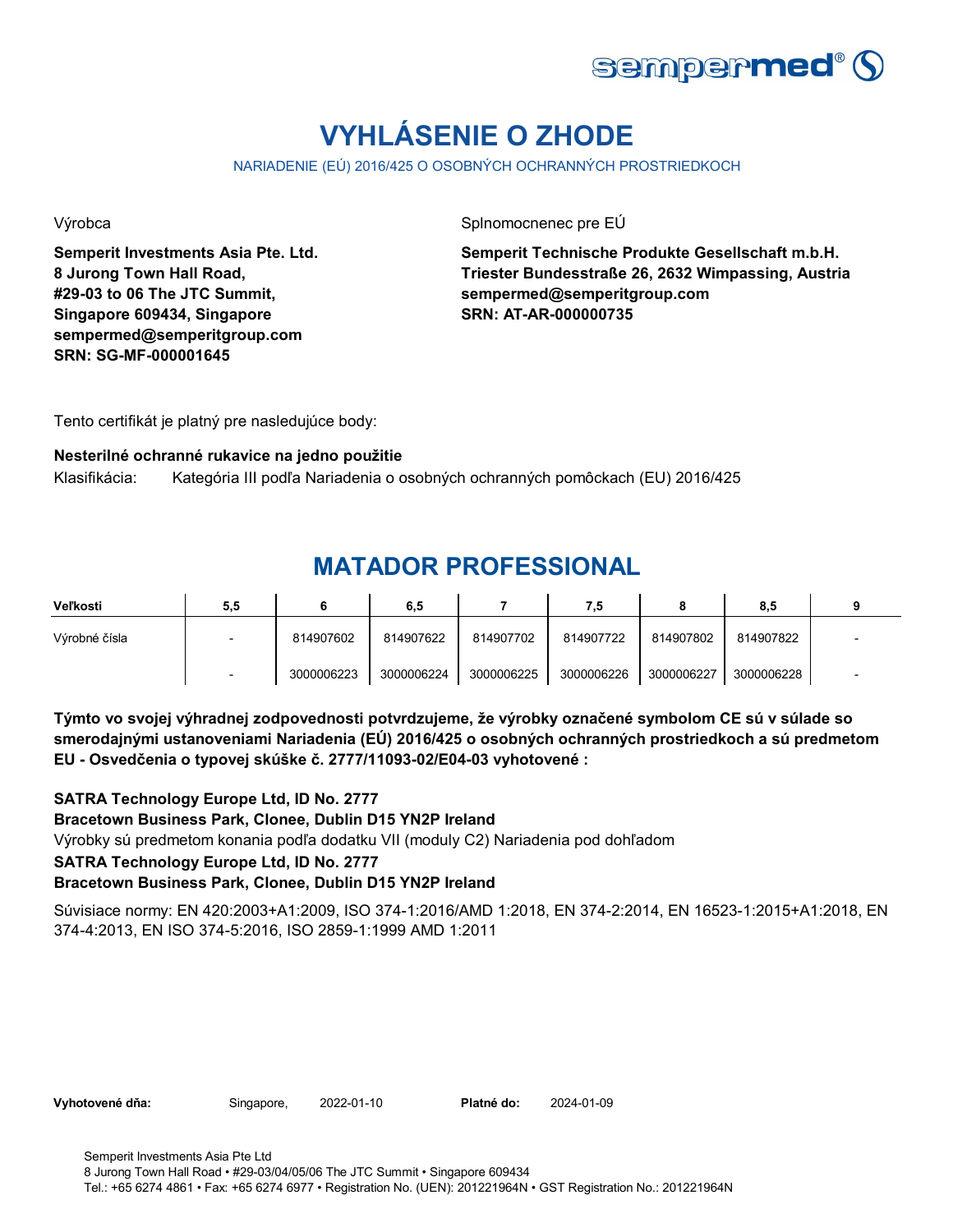![](_page_16_Picture_0.jpeg)

# **MEGFELELŐSÉGI NYILATKOZAT**

EGYÉNI VÉDŐESZKÖZÖKRŐL SZÓLÓ (EU) 2016/425 RENDELET

**Semperit Investments Asia Pte. Ltd. 8 Jurong Town Hall Road, #29-03 to 06 The JTC Summit, Singapore 609434, Singapore sempermed@semperitgroup.com SRN: SG-MF-000001645**

Gyártó EU-meghatalmazott

**Semperit Technische Produkte Gesellschaft m.b.H. Triester Bundesstraße 26, 2632 Wimpassing, Austria sempermed@semperitgroup.com SRN: AT-AR-000000735**

Ez a tanúsítvány a következő termékekre érvényes:

#### **Egyszer használatos, nem steril védőkesztyű**

Osztályozás: III. kategória az egyéni védőeszközökről szóló (EU) 2016/425 rendelet szerint

### **MATADOR PROFESSIONAL**

| Méretek    | 5,5 |            | 6,5        |            | 7,5        |            | 8,5        |  |
|------------|-----|------------|------------|------------|------------|------------|------------|--|
| Cikkszámok |     | 814907602  | 814907622  | 814907702  | 814907722  | 814907802  | 814907822  |  |
|            |     | 3000006223 | 3000006224 | 3000006225 | 3000006226 | 3000006227 | 3000006228 |  |

**Ezennel kizárólagos felelősségünk mellett kijelentjük, hogy a fent említett CE jelzésű termékek megfelelnek az egyéni védőeszközökre irányuló 2016/425/EU rendelet vonatkozó előírásainak és vonatkozik rájuk a megfelelő számú EU-típusvizsgálati tanúsítvány 2777/11093-02/E04-03 kelt :**

**SATRA Technology Europe Ltd, ID No. 2777**

**Bracetown Business Park, Clonee, Dublin D15 YN2P Ireland**

A termékekre vonatkozik a rendelet VII. melléklete (C2 modul) szerinti eljárás a következő személy felügyelete mellett: **SATRA Technology Europe Ltd, ID No. 2777**

### **Bracetown Business Park, Clonee, Dublin D15 YN2P Ireland**

Alkalmazott szabványok: EN 420:2003+A1:2009, ISO 374-1:2016/AMD 1:2018, EN 374-2:2014, EN 16523- 1:2015+A1:2018, EN 374-4:2013, EN ISO 374-5:2016, ISO 2859-1:1999 AMD 1:2011

**Kelt :** Singapore, 2022-01-10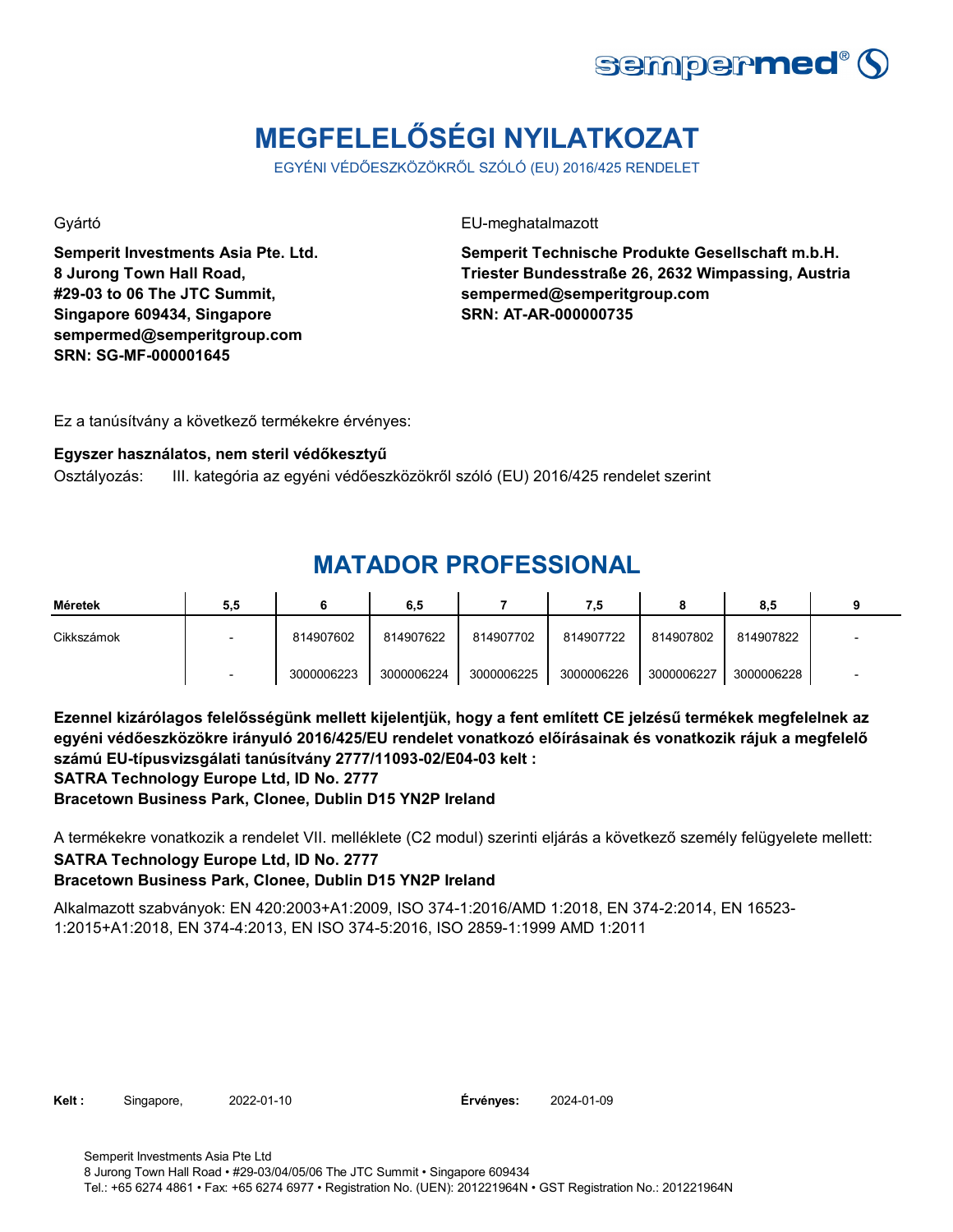![](_page_17_Picture_0.jpeg)

# **IZJAVA O SKLADNOSTI**

UREDBA (EU) 2016/425 ZA OSEBNO VAROVALNO OPREMO

**Semperit Investments Asia Pte. Ltd. 8 Jurong Town Hall Road, #29-03 to 06 The JTC Summit, Singapore 609434, Singapore sempermed@semperitgroup.com SRN: SG-MF-000001645**

Proizvajalec Pooblaščen zastopnik EU

**Semperit Technische Produkte Gesellschaft m.b.H. Triester Bundesstraße 26, 2632 Wimpassing, Austria sempermed@semperitgroup.com SRN: AT-AR-000000735**

To potrdilo velja za naslednje izdelke:

#### **Nesterilne zaščitne rokavice za enkratno uporabo**

Klasifikacija: Kategorija III v skladu z Uredbo OVO (EU) 2016/425

## **MATADOR PROFESSIONAL**

| Velikosti         | 5,5                      |            | 6,5        |            | 7,5        |            | 8,5        |                          |
|-------------------|--------------------------|------------|------------|------------|------------|------------|------------|--------------------------|
| Številke izdelkov | $\overline{\phantom{0}}$ | 814907602  | 814907622  | 814907702  | 814907722  | 814907802  | 814907822  | $\overline{\phantom{0}}$ |
|                   |                          | 3000006223 | 3000006224 | 3000006225 | 3000006226 | 3000006227 | 3000006228 | $\overline{\phantom{0}}$ |

**S to izključno odgovornostjo izjavljamo, da so zgoraj navedeni izdelki z oznako CE v skladu z bistvenimi zahtevami Uredbe (EU) 2016/425 za osebno varovalno opremo in so predmet certifikata ES o pregledu tipa št. 2777/11093-02/E04-03 izdano :**

**SATRA Technology Europe Ltd, ID No. 2777**

**Bracetown Business Park, Clonee, Dublin D15 YN2P Ireland**

Izdelki so predmet postopka v skladu s Prilogo VII (modul C2) uredbe pod nadzorom

#### **SATRA Technology Europe Ltd, ID No. 2777**

### **Bracetown Business Park, Clonee, Dublin D15 YN2P Ireland**

Uporabljeni standardi: EN 420:2003+A1:2009, ISO 374-1:2016/AMD 1:2018, EN 374-2:2014, EN 16523-1:2015+A1:2018, EN 374-4:2013, EN ISO 374-5:2016, ISO 2859-1:1999 AMD 1:2011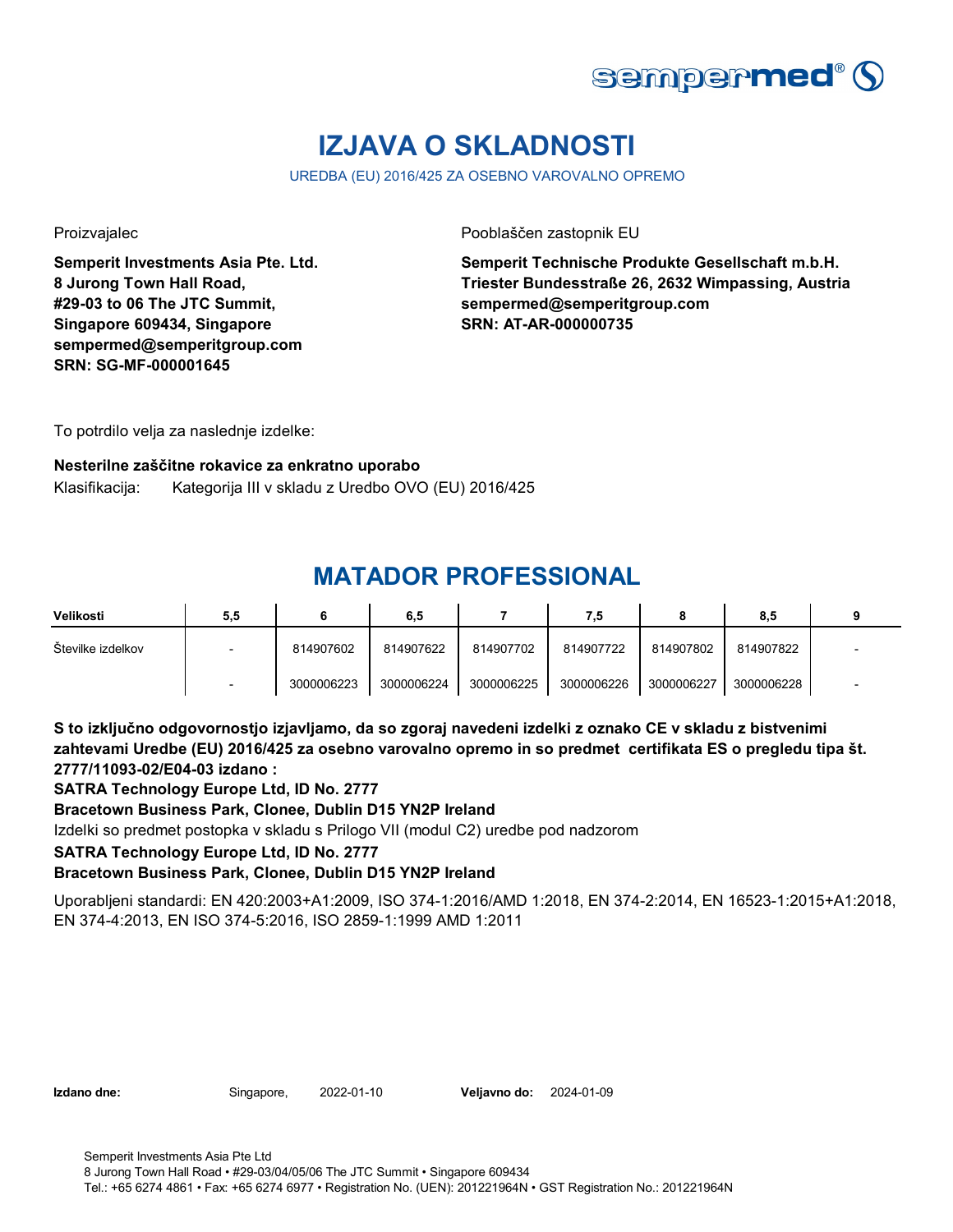![](_page_18_Picture_0.jpeg)

# **IZJAVA O SUKLADNOSTI**

UREDBA (EU) 2016/425 O OSOBNOJ ZAŠTITNOJ OPREMI

**Semperit Investments Asia Pte. Ltd. 8 Jurong Town Hall Road, #29-03 to 06 The JTC Summit, Singapore 609434, Singapore sempermed@semperitgroup.com SRN: SG-MF-000001645**

Proizvođač Ovlašteni predstavnik u EU

**Semperit Technische Produkte Gesellschaft m.b.H. Triester Bundesstraße 26, 2632 Wimpassing, Austria sempermed@semperitgroup.com SRN: AT-AR-000000735**

Ovaj certifikat vrijedi za sljedeće proizvode:

#### **Nesterilne zaštitne rukavice za jednokratnu uporabu**

Klasifikacija: Kategorija III. prema Uredbi o osobnoj zaštitnoj opremi (EU) 2016/425

### **MATADOR PROFESSIONAL**

| Veličine    | 5,5 |            | 6,5        |            | 7.5        |            | 8,5        |  |
|-------------|-----|------------|------------|------------|------------|------------|------------|--|
| Br. artikla |     | 814907602  | 814907622  | 814907702  | 814907722  | 814907802  | 814907822  |  |
|             |     | 3000006223 | 3000006224 | 3000006225 | 3000006226 | 3000006227 | 3000006228 |  |

**Ovim putem izjavljujemo pod punom odgovornošću da su prethodno navedeni proizvodi s CE oznakom sukladni s mjerodavnim odredbama Uredbe (EU) 2016/425 o osobnoj zaštitnoj opremi i da su predmet EU certifikata o ispitivanju tipa br.2777/11093-02/E04-03 izdano :**

**SATRA Technology Europe Ltd, ID No. 2777**

**Bracetown Business Park, Clonee, Dublin D15 YN2P Ireland**

Proizvodi podliježu postupku iz Dodatka VII. (modul C2) Uredbe pod nadzorom

**SATRA Technology Europe Ltd, ID No. 2777**

### **Bracetown Business Park, Clonee, Dublin D15 YN2P Ireland**

Primijenjene norme: EN 420:2003+A1:2009, ISO 374-1:2016/AMD 1:2018, EN 374-2:2014, EN 16523-1:2015+A1:2018, EN 374-4:2013, EN ISO 374-5:2016, ISO 2859-1:1999 AMD 1:2011

**Izdano dana:** Singapore, 2022-01-10 **Vrijedi do:** 2024-01-09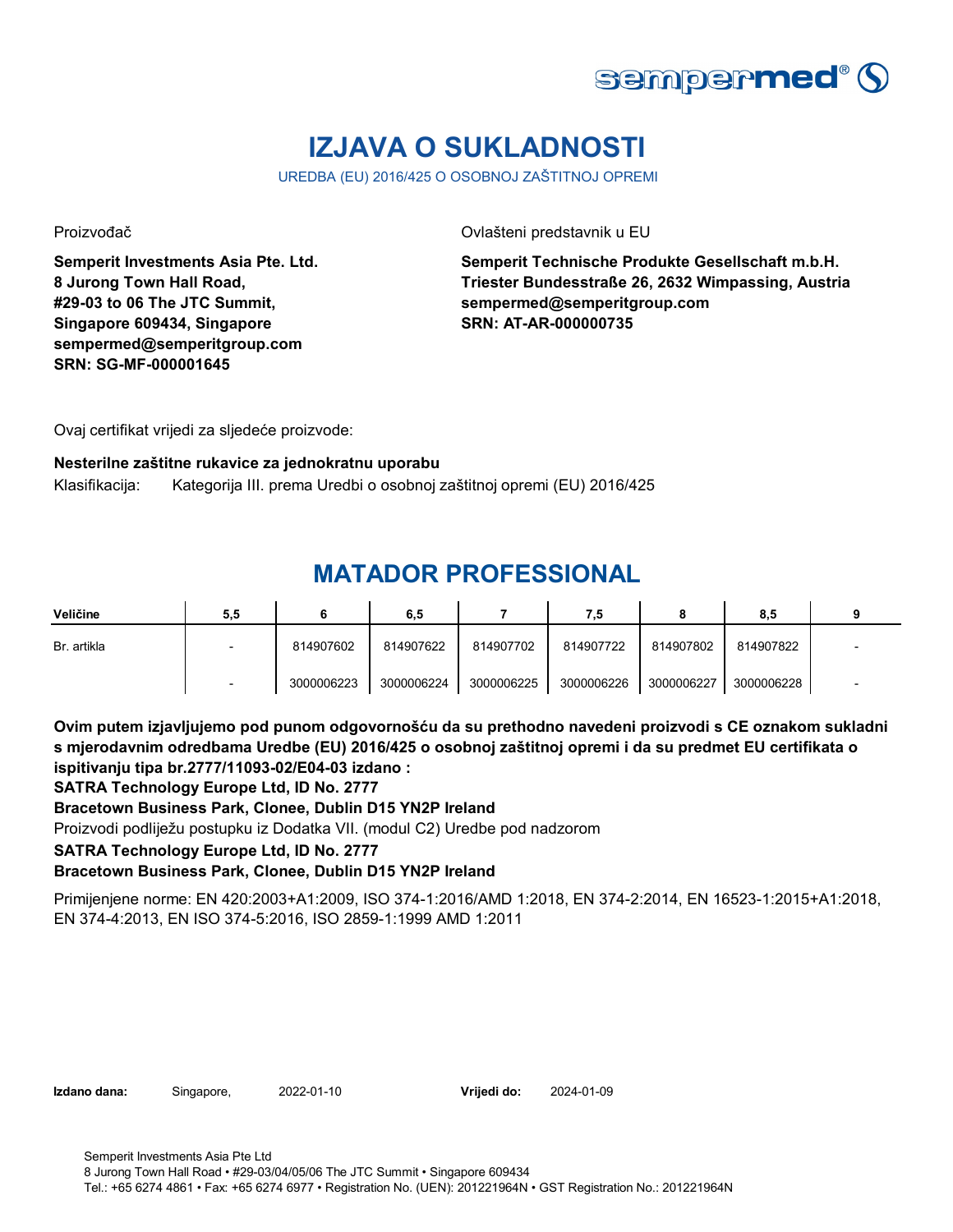![](_page_19_Picture_0.jpeg)

# **DEKLARACJA ZGODNOŚCI**

ROZPORZĄDZENIE W SPRAWIE ŚRODKÓW OCHRONY INDYWIDUALNEJ (UE) 2016/425

**Semperit Investments Asia Pte. Ltd. 8 Jurong Town Hall Road, #29-03 to 06 The JTC Summit, Singapore 609434, Singapore sempermed@semperitgroup.com SRN: SG-MF-000001645**

### Producent **Autoryzowany przedstawiciel w UE**

**Semperit Technische Produkte Gesellschaft m.b.H. Triester Bundesstraße 26, 2632 Wimpassing, Austria sempermed@semperitgroup.com SRN: AT-AR-000000735**

Niniejszy certyfikat obowiązuje w odniesieniu do następującego produktu:

#### **Niesterylne rękawice ochronne jednorazowego użytku**

Klasyfikacja: Kategoria III zgodnie z rozporządzeniem (UE) 2016/425 w sprawie środków ochrony indywidualnej

### **MATADOR PROFESSIONAL**

| Rozmiary         | 5,5 |            | 6,5        |            | 7,5        |            | 8,5        |  |
|------------------|-----|------------|------------|------------|------------|------------|------------|--|
| Numery artykułów |     | 814907602  | 814907622  | 814907702  | 814907722  | 814907802  | 814907822  |  |
|                  |     | 3000006223 | 3000006224 | 3000006225 | 3000006226 | 3000006227 | 3000006228 |  |

**Na własną odpowiedzialność oświadczamy niniejszym, że opisany powyżej produkt z oznakowaniem CE jest zgodny z obowiązującymi przepisami rozporządzenia (UE) 2016/425 w sprawie środków ochrony indywidualnej i jest identyczny ze środkami ochrony indywidualnej, których dotyczy certyfikat badania typu UE nr 2777/11093- 02/E04-03 data przez:**

**SATRA Technology Europe Ltd, ID No. 2777**

**Bracetown Business Park, Clonee, Dublin D15 YN2P Ireland**

Produkty podlegają procedurze określonej w załączniku VII (moduł C2) rozporządzenia pod nadzorem

#### **SATRA Technology Europe Ltd, ID No. 2777**

### **Bracetown Business Park, Clonee, Dublin D15 YN2P Ireland**

Zastosowane normy: EN 420:2003+A1:2009, ISO 374-1:2016/AMD 1:2018, EN 374-2:2014, EN 16523-1:2015+A1:2018, EN 374-4:2013, EN ISO 374-5:2016, ISO 2859-1:1999 AMD 1:2011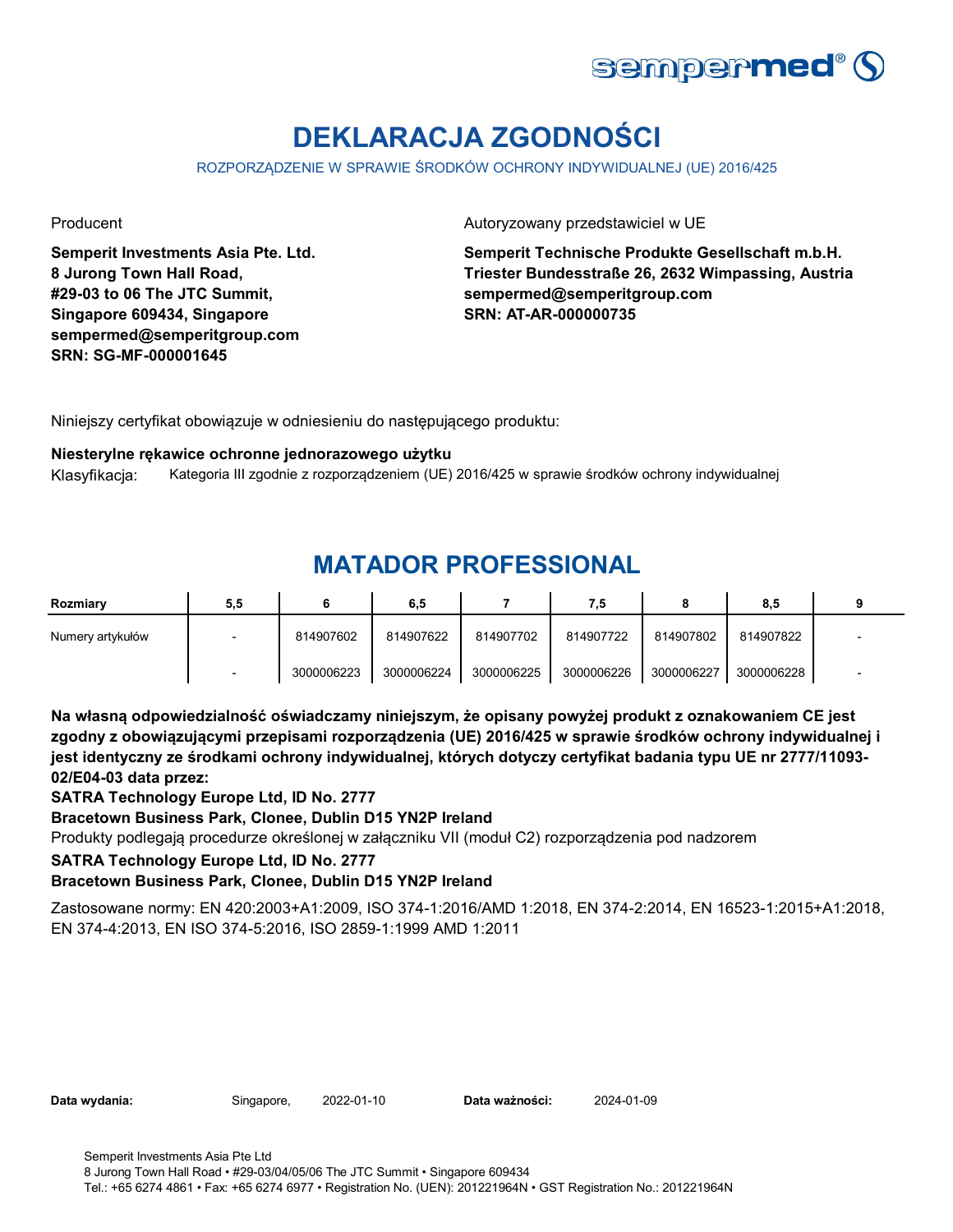![](_page_20_Picture_0.jpeg)

# **DECLARAȚIE DE CONFORMITATE**

REGULAMENTULUI (EU) 2016/425 PENTRU ECHIPAMENTUL PERSONAL DE PROTECȚIE

**Semperit Investments Asia Pte. Ltd. 8 Jurong Town Hall Road, #29-03 to 06 The JTC Summit, Singapore 609434, Singapore sempermed@semperitgroup.com SRN: SG-MF-000001645**

Producător **Producător** Persoană împuternicită EU

**Semperit Technische Produkte Gesellschaft m.b.H. Triester Bundesstraße 26, 2632 Wimpassing, Austria sempermed@semperitgroup.com SRN: AT-AR-000000735**

Acest certificat este valabil pentru următoarele produse:

#### **Mânușă de protecție nesterilă de unică folosință**

clasificare: Categoria III conform ordonanței EPP (EU) 2016/425

## **MATADOR PROFESSIONAL**

| mărimi               | 5,5                      |            | 6,5        |            | 7,5        |            | 8.5        |  |
|----------------------|--------------------------|------------|------------|------------|------------|------------|------------|--|
| Numerele de articole | $\overline{\phantom{0}}$ | 814907602  | 814907622  | 814907702  | 814907722  | 814907802  | 814907822  |  |
|                      |                          | 3000006223 | 3000006224 | 3000006225 | 3000006226 | 3000006227 | 3000006228 |  |

**Prin prezenta confirmăm preluând toată responsabilitatea că produsele marcate CE indicate mai sus corespund cerințelor de bază (EU) 2016/425 pentru echipamente personale de protecție și acestea sunt obiectul certificării de tip CE nr. 2777/11093-02/E04-03 eliberat prin:**

**SATRA Technology Europe Ltd, ID No. 2777**

### **Bracetown Business Park, Clonee, Dublin D15 YN2P Ireland**

Produsele sunt obiectul procedurii conform anexei VII (modulul C2) sub supravegherea

#### **SATRA Technology Europe Ltd, ID No. 2777**

### **Bracetown Business Park, Clonee, Dublin D15 YN2P Ireland**

Normele aplicate: EN 420:2003+A1:2009, ISO 374-1:2016/AMD 1:2018, EN 374-2:2014, EN 16523-1:2015+A1:2018, EN 374-4:2013, EN ISO 374-5:2016, ISO 2859-1:1999 AMD 1:2011

**Eliberat la data de:** Singapore, 2022-01-10

Valabil până în: 2024-01-09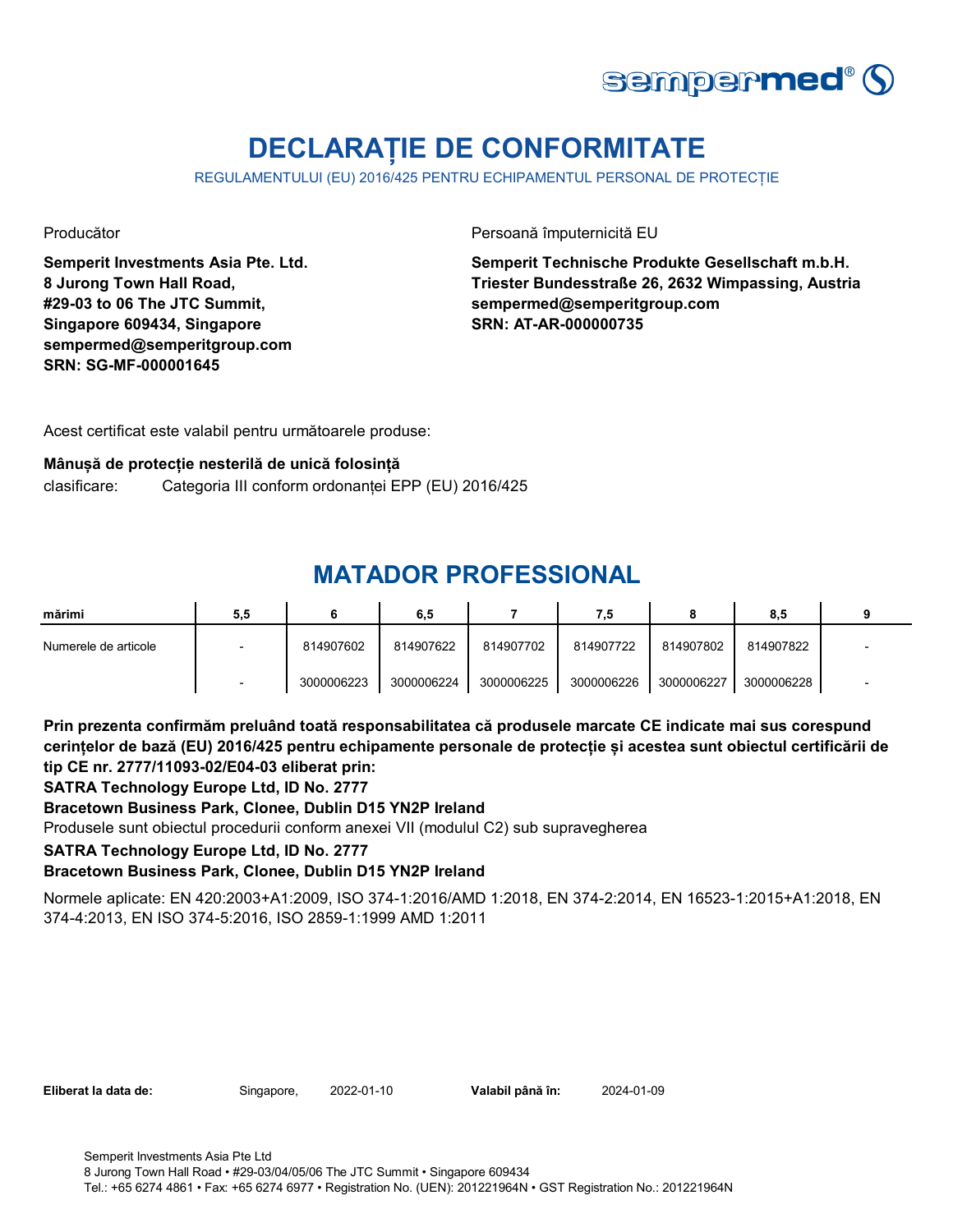![](_page_21_Picture_0.jpeg)

# **ΔΗΛΩΣΗ ΣΥΜΜΟΡΦΩΣΗΣ**

ΚΑΝΟΝΙΣΜΟΣ (ΕΕ) 2016/425 ΠΕΡΙ ΜΕΣΩΝ ΑΤΟΜΙΚΗΣ ΠΡΟΣΤΑΣΙΑΣ

**Semperit Investments Asia Pte. Ltd. 8 Jurong Town Hall Road, #29-03 to 06 The JTC Summit, Singapore 609434, Singapore sempermed@semperitgroup.com SRN: SG-MF-000001645**

Κατασκευαστής Γεριοδοτημένος αντιπρόσωπος στην ΕΕ

**Semperit Technische Produkte Gesellschaft m.b.H. Triester Bundesstraße 26, 2632 Wimpassing, Austria sempermed@semperitgroup.com SRN: AT-AR-000000735**

Το παρόν πιστοποιητικό ισχύει για τα ακόλουθα προϊόντα:

### **Μη αποστειρωμένο προστατευτικό γάντι μιας χρήσης**

Ταξινόμηση: Κατηγορία II σύμφωνα με τον Κανονισμό (ΕΕ) 2016/425 περί ΜΑΠ

## **MATADOR PROFESSIONAL**

| Μεγέθη            | 5,5 |            | 6,5        |            | 7,5        |            | 8.5        |  |
|-------------------|-----|------------|------------|------------|------------|------------|------------|--|
| Αριθμοί προϊόντος |     | 814907602  | 814907622  | 814907702  | 814907722  | 814907802  | 814907822  |  |
|                   |     | 3000006223 | 3000006224 | 3000006225 | 3000006226 | 3000006227 | 3000006228 |  |

**Δια του παρόντος βεβαιώνουμε υπεύθυνα ότι τα ανωτέρω προϊόντα με σήμανση CE ικανοποιούν τις εφαρμοστέες διατάξεις του Κανονισμού (ΕΕ) 2016/425 περί μέσων ατομικής προστασίας και αποτελούν αντικείμενο του πιστοποιητικού εξέτασης τύπου ΕΕ με αρ. 2777/11093-02/E04-03 εκδόθηκε :**

### **SATRA Technology Europe Ltd, ID No. 2777**

### **Bracetown Business Park, Clonee, Dublin D15 YN2P Ireland**

Τα προϊόντα αποτελούν αντικείμενο της μεθόδου που ορίζεται στο Παράρτημα VII (ενότητα C2) του Κανονισμού υπό την επιτήρηση

**SATRA Technology Europe Ltd, ID No. 2777**

### **Bracetown Business Park, Clonee, Dublin D15 YN2P Ireland**

Εφαρμοζόμενα πρότυπα: EN 420:2003+A1:2009, ISO 374-1:2016/AMD 1:2018, EN 374-2:2014, EN 16523- 1:2015+A1:2018, EN 374-4:2013, EN ISO 374-5:2016, ISO 2859-1:1999 AMD 1:2011

**Εκδόθηκε : Singapore, 2022-01-10 2021 Ισχύει έως: 2024-01-09**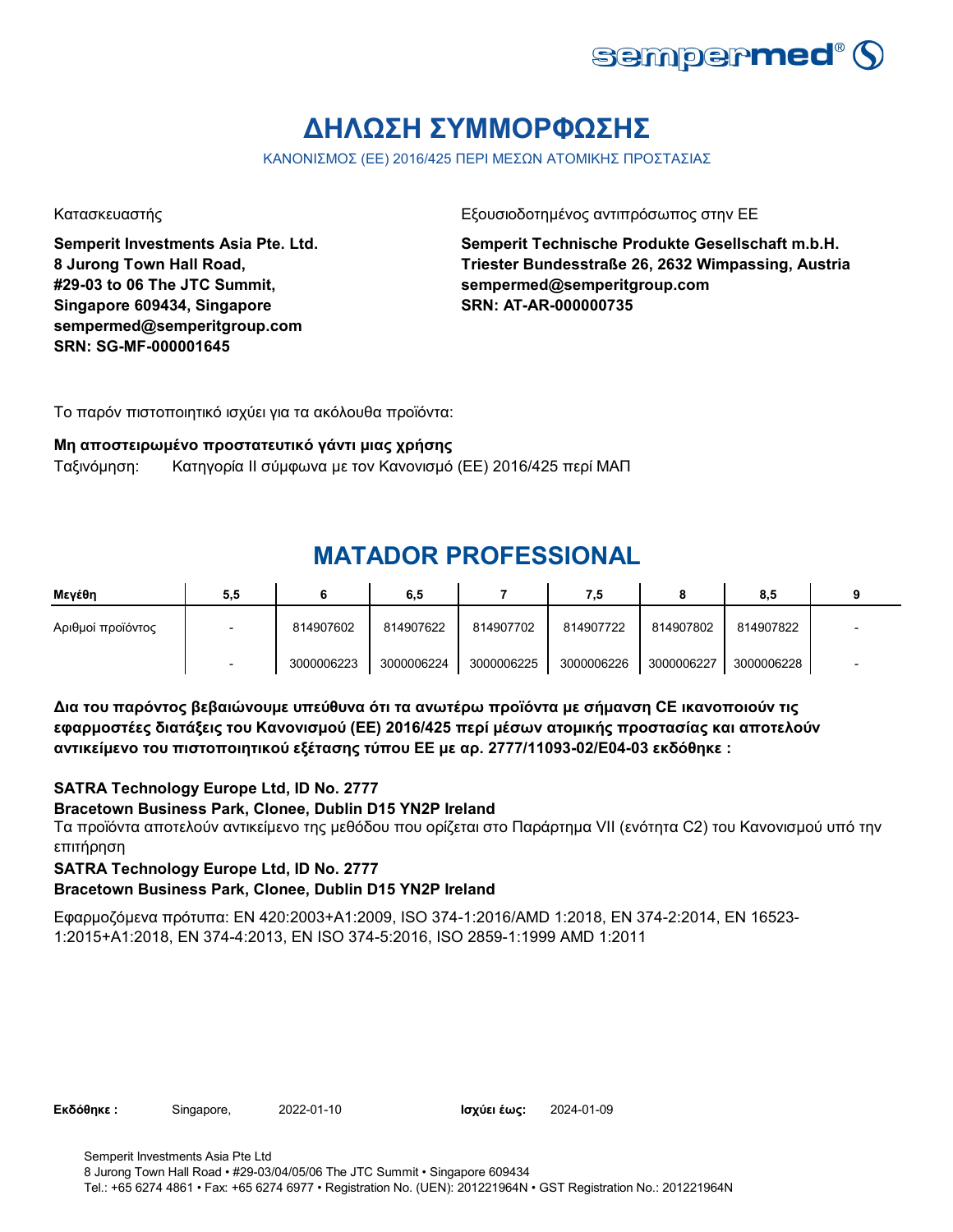![](_page_22_Picture_0.jpeg)

# **ДЕКЛАРАЦИЯ ЗА СЪВМЕСТИМОСТ НА**

РЕГЛАМЕНТ (EU) 2016/425 ЗА ЛИЧНИТЕ ПРЕДПАЗНИ СРЕДСТВА

**Semperit Investments Asia Pte. Ltd. 8 Jurong Town Hall Road, #29-03 to 06 The JTC Summit, Singapore 609434, Singapore sempermed@semperitgroup.com SRN: SG-MF-000001645**

Производител Упълномощен представител в ЕС

**Semperit Technische Produkte Gesellschaft m.b.H. Triester Bundesstraße 26, 2632 Wimpassing, Austria sempermed@semperitgroup.com SRN: AT-AR-000000735**

Настоящият сертификат важи за следните продукти:

#### **Нестерилна предпазна ръкавица за еднократна употреба** Класификация: Категория III съгл. Регламент за ЛПС (EU) 2016/425

## **MATADOR PROFESSIONAL**

| Размери              | 5,5 |            | 6,5        |            | 7,5        |            | 8.5        |  |
|----------------------|-----|------------|------------|------------|------------|------------|------------|--|
| Номера на артикулите |     | 814907602  | 814907622  | 814907702  | 814907722  | 814907802  | 814907822  |  |
|                      |     | 3000006223 | 3000006224 | 3000006225 | 3000006226 | 3000006227 | 3000006228 |  |

**С настоящето потвърждаваме при самостоятелна отговорност, че горепосочените продукти с маркировка СЕ съответстват на съществените разпоредби на Регламент (EU) 2016/425 за личните предпазни средства и са предмет на сертификата на ЕС за изследване на типа Nr. 2777/11093-02/E04-03 издадено чрез:**

Продуктите са предмет на процедурата съгл. Анекс VII (Модул С2) от Регламента под надзора на **SATRA Technology Europe Ltd, ID No. 2777 Bracetown Business Park, Clonee, Dublin D15 YN2P Ireland SATRA Technology Europe Ltd, ID No. 2777 Bracetown Business Park, Clonee, Dublin D15 YN2P Ireland**

Приложими норми: EN 420:2003+A1:2009, ISO 374-1:2016/AMD 1:2018, EN 374-2:2014, EN 16523-1:2015+A1:2018, EN 374-4:2013, EN ISO 374-5:2016, ISO 2859-1:1999 AMD 1:2011

**Издадено на:** Singapore, 2022-01-10